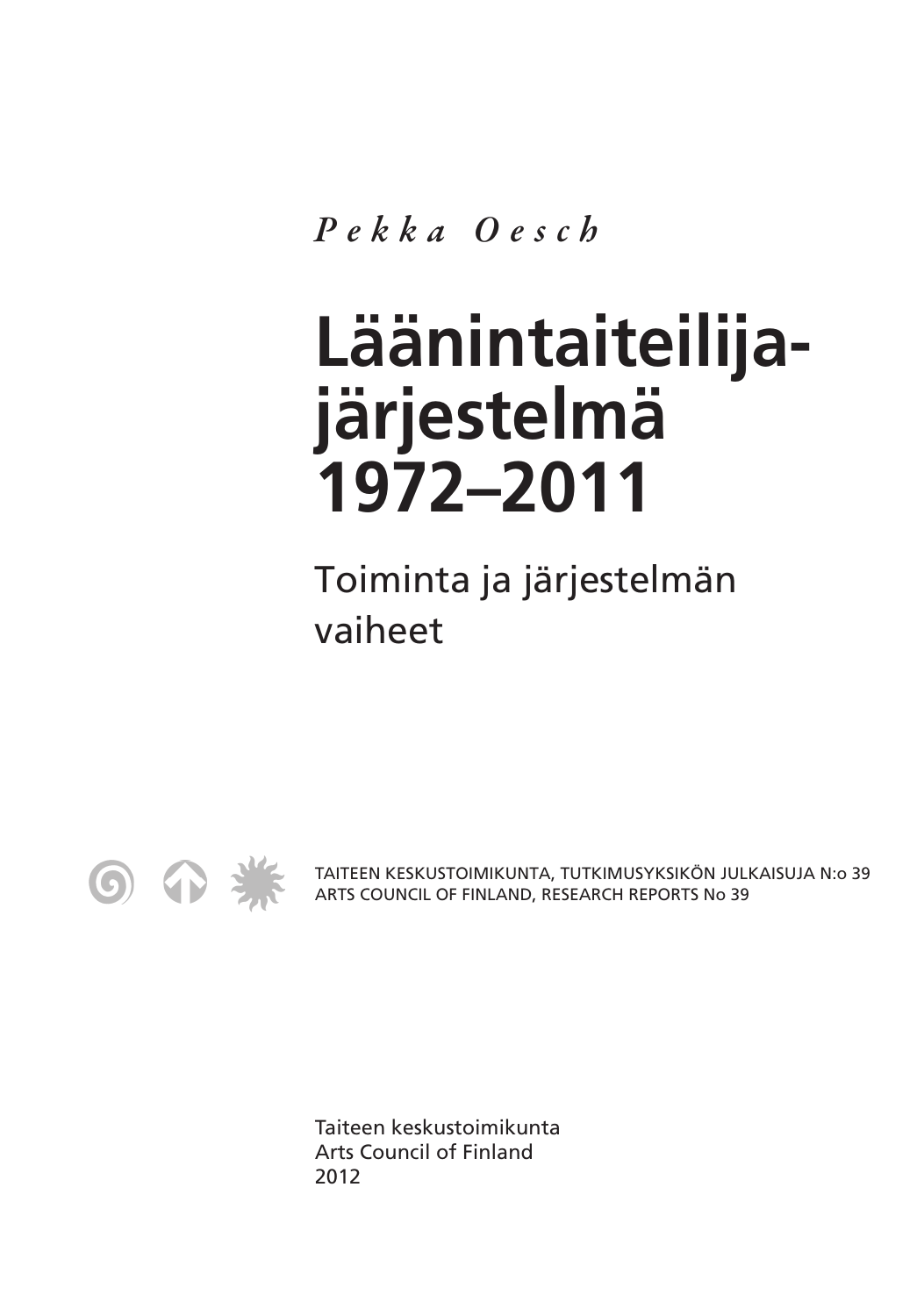© Pekka Oesch ja taiteen keskustoimikunta 2012

Kansi: Kari Piippo Taitto: Jussi Hirvi / Green Spot

ISBN 978-952-5253-85-6 ISSN 1796-6612

 $\overline{\mathcal{E}}$ Lönnberg Print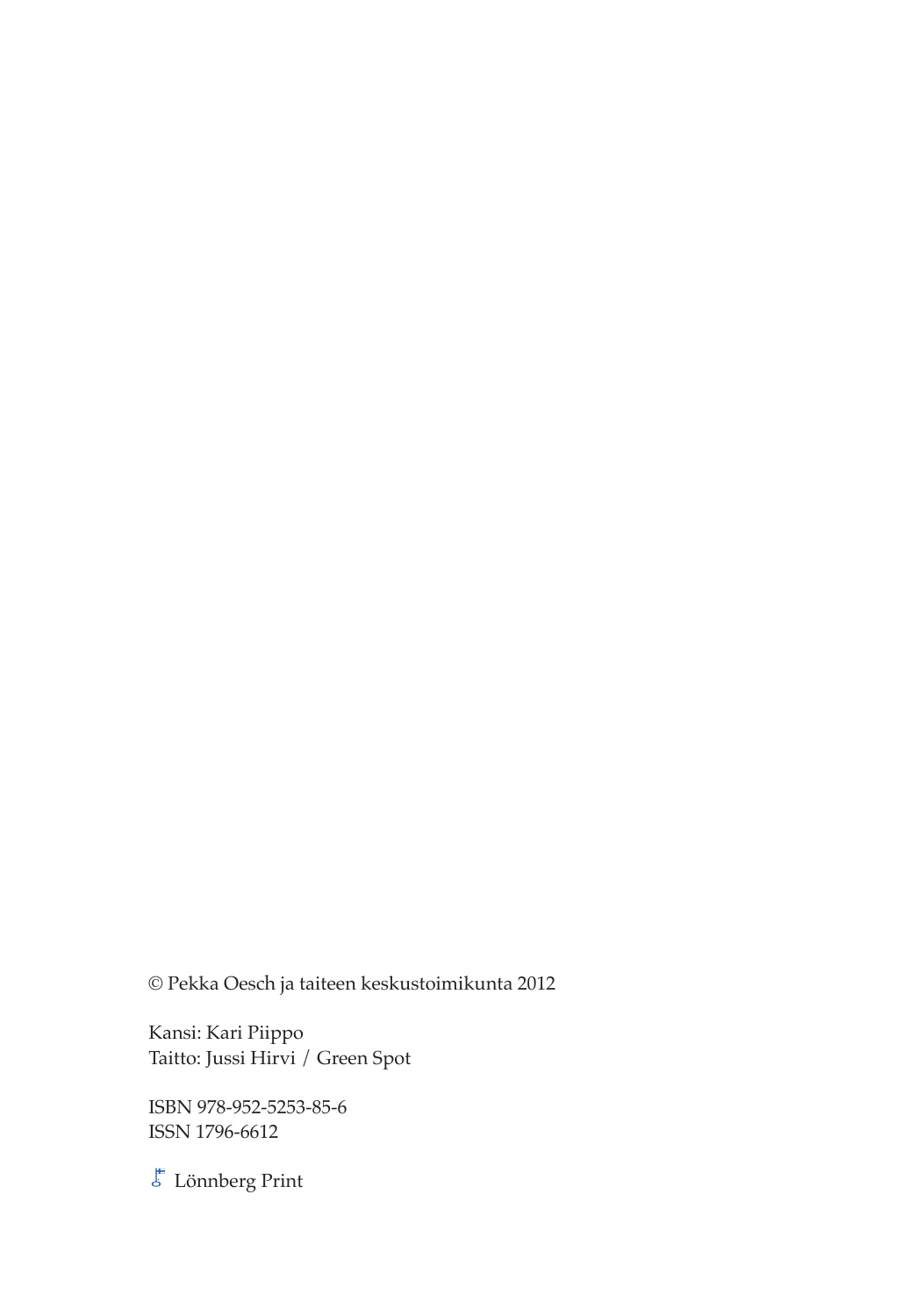Research Reports of the Arts Council of Finland Publication no. 39 Arts Council of Finland Helsinki 2012

Pekka Oesch

### *The Finnish system of regional artists 1972–2011*

English summary

#### *Background and data*

Finland has 13 regional arts councils that function as national expert bodies in the arts. The councils carry out their statutory mission of promoting the arts through a variety of means, including the employment of regional artists. The councils are allowed to employ up to 49 regional artists at a time. The councils employ regional artists in various artistic fields based on their own judgment and needs. The artists perform duties related to the development and planning of arts promotion and their specialist expertise in different artistic fields. The Finnish title of regional artists, läänintaiteilija (literally, provincial artist), dates back to the period when Finnish regional administration was structured around 11 provinces, each with its own arts council. A provincial reorganisation in 1998 involved the renaming of arts councils and the establishment of two new regional arts councils. Provinces as regional structures were finally abolished in 2010.

The year 2012 marks the 40th anniversary of the establishment of the regional artist system in Finland. However, to date, the system has been little investigated. The Arts Council of Finland has conducted the only statistical survey, focusing on the number of person-years worked by regional artists as distributed by gender, artistic field and region across the decades up until 2004 (Jämsén 2004).

The present study charts the early stages of the system and its subsequent development from 1972 onwards as well as related financial issues using data from the 2000s. Regional artists have also been surveyed through a questionnaire about their work experiences and views of the system and its development. Similarly to the previous research, the current study examines the person-years of regional art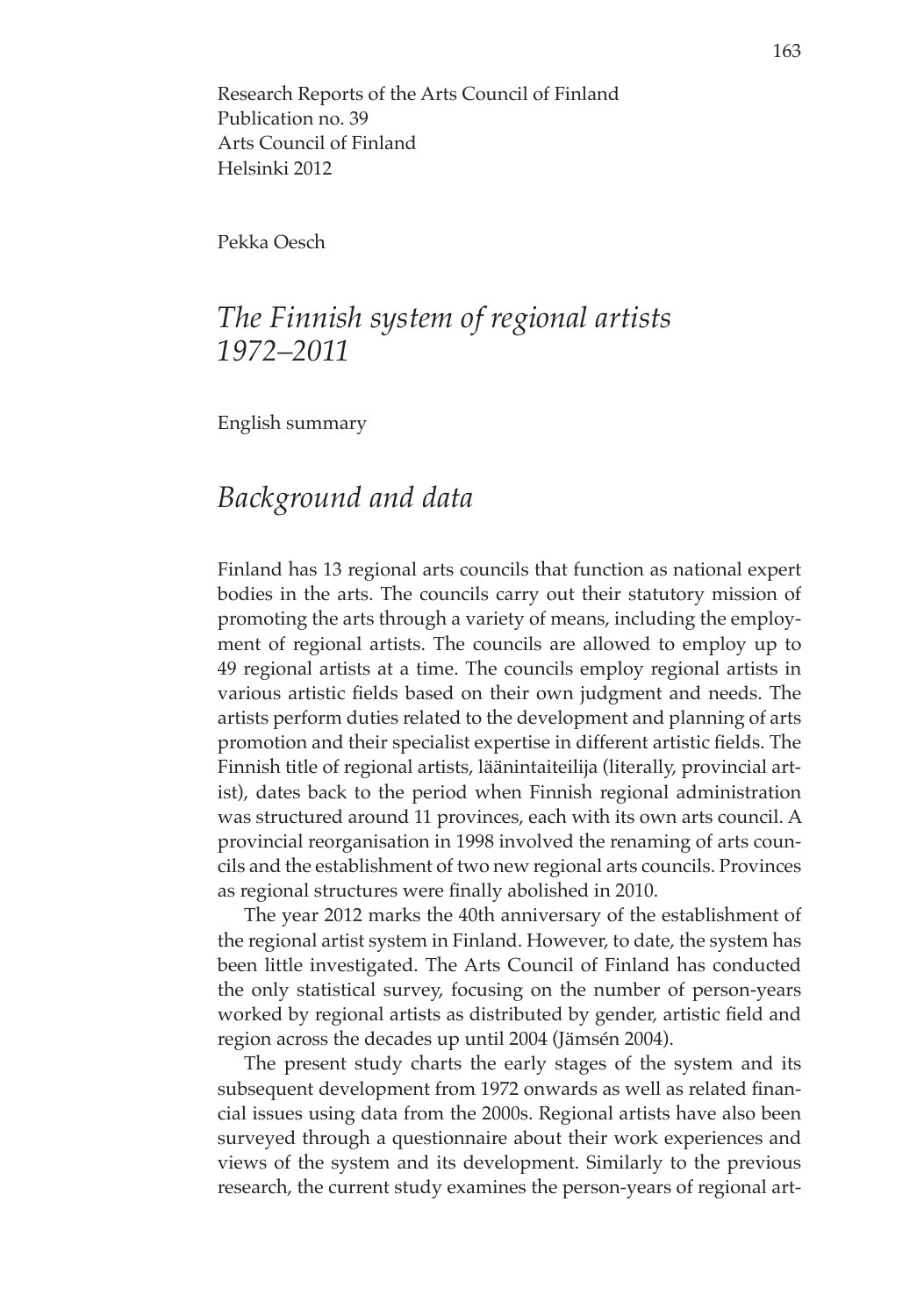ists as distributed by gender, artistic field and region across various periods up until the end of 2011.

Key historical data for this study were the annual plans and reports of regional artists since 1972. Also documents extracted from the budgets of regional arts councils from 1968 to 1982 as well as documents of the Central Arts Council from 1968 onwards were consulted. The professional experiences and views of regional artists were collected through a questionnaire directed to former and present regional artists. Between 1972 and 2011, a total of 385 persons have been working as regional artists at the time of the survey. The overall survey response rate was 56%, with almost identical numbers of men and women responding. The responses corresponded closely to those of the survey population (Table 1).

|                                                | Men               | $Wo-$<br>men | $To-$<br>tal | Men               | Wo-<br>men        | Total             | Men                           | Women                         | Total                      |
|------------------------------------------------|-------------------|--------------|--------------|-------------------|-------------------|-------------------|-------------------------------|-------------------------------|----------------------------|
|                                                | n                 | n            | $\mathbf n$  | Loss<br>rate<br>% | Loss<br>rate<br>% | Loss<br>rate<br>% | Res-<br>ponse<br>rate<br>$\%$ | Res-<br>ponse<br>rate<br>$\%$ | Res-<br>ponse<br>rate<br>% |
| Former<br>$\operatorname{regional}$<br>artists | 140               | 144          | 284          | 44.3              | 47.9              | 46.1              | 55.7                          | 52.1                          | 53.9                       |
| Current<br>regional<br>artists $(2011)$        | $12 \overline{ }$ | 23           | 35           | 25.0              | 30.4              | 28.6              | 75.0                          | 69.6                          | 71.4                       |
| Total                                          | 152               | 167          | 319          | 42.8              | 45.5              | 44.2              | 57.2                          | 54.5                          | 55.8                       |

*Table 1. Survey population, loss and response rates by gender*

## *History*

The rationale for establishing the system of regional artists stemmed from the ideas of the 1960s and 1970s concerning the democratisation and accessibility of culture and the arts as well as the employment of artists. The system was initially seen as a means of supplementing the system of public grants for artists with a regional system as well as reducing the predominance of Helsinki in the allocation of financial resources. The objective was to appoint qualified staff trained in the arts to positions related to supervising, organising and generating new ideas within the regional arts administration. The establishment of the system was probably also motivated by regional policy as well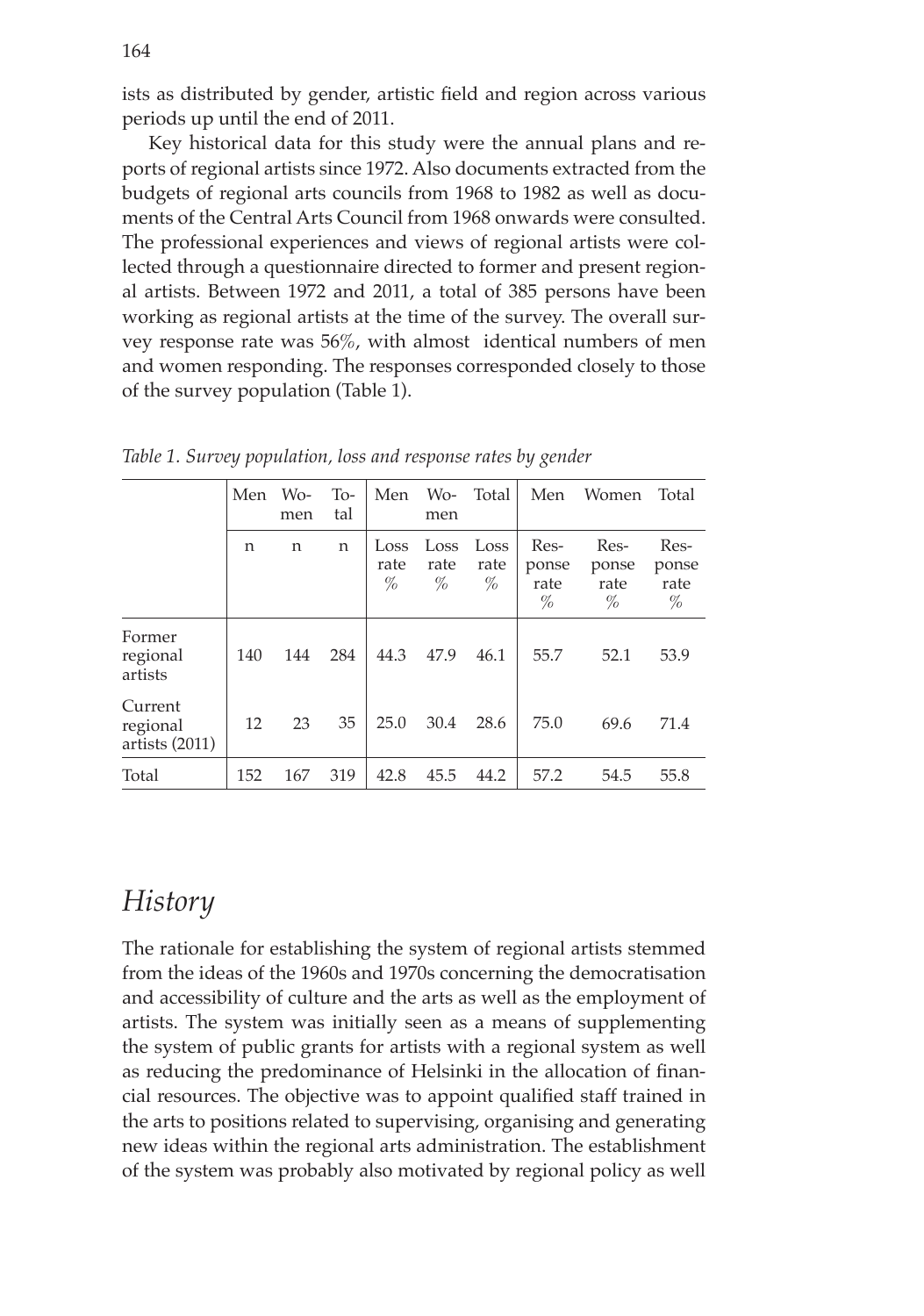as to some extent by various educational ideas of steering the public towards "real" art. An experimental period of the system soon demonstrated a need for the services provided by regional artists as supervisors, trainers, generators of ideas, organisers and implementers regardless of their artistic field, although, at the outset, arts councils, regional artists and their intended audience did not always share the same expectations and aspirations.

The emergence of the system also reflects the period's belief in continuous economic growth and welfare, which translated in arts policy into a sense of optimism about the future and the related rapid increase in resources for arts administration. In Finland, arts administration was reorganised through the establishment of the Arts Council of Finland and 7 (later 9) national arts councils under the 1968 Promotion of the Arts Act. What is more, regional arts councils were established in Finnish provinces to support regional arts activities. The regional councils' resources increased considerably in the early 1970s, even more than the appropriations of the national arts councils for arts promotion. However, at the time of its establishment in late 1971 and early 1972, the regional artist system was seen as only a starting point for consolidating the activities of regional theatres and orchestras, employing more staff in arts administration and, most importantly, introducing a pay scheme ("artist salary")for artists, a project that never got off the ground.

There have been three periods in the system of regional artists. First, from 1972 to end of 1983, there was the experimental period of the system. From 1 January 1984, the Ministry of Education established positions for guiding regional artists. Until 1984, regional artists had their own period of creative work, but with this reform it was abolished. Because of the reorganisation of Finnish administrative districts in 1997, two new Regional Arts Councils were founded. Ever since 1 January 1998, the title of "guiding regional artists" changed back to "regional artists".

The first regional artists began working in early 1972, and the experiment soon expanded to encompass other provinces. As early as 1974, the arts councils of all 11 Finnish provinces employed one or two regional artists in their respective regions. The early 1970s were a busy time for planning cultural activities and arts administration. Several committee reports and plans were prepared, and political groups began to take a keen interest in arts and cultural policy. The first minister of culture was appointed in 1970.

Although formally employed by regional arts councils, regional artists were also municipal employees. until the end of 1983. The system was financed, using a self-funding model in which the government usually paid for 50–70% of the regional artist's salary, while the host municipality contributed towards the rest.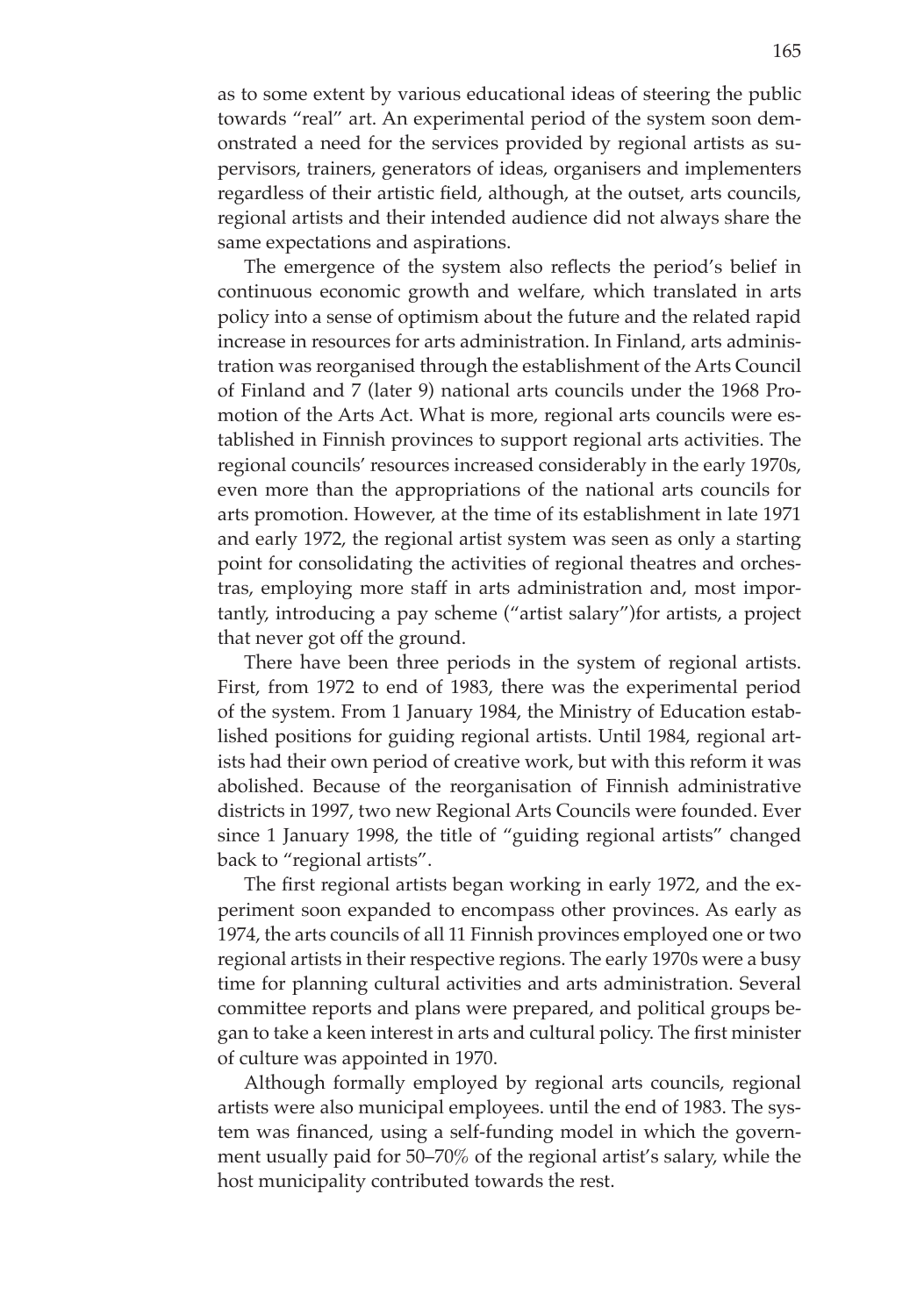As the duties of regional artists were loosely defined, the appointed artists had to develop their own job descriptions. In 1974 the Ministry of Education issued guidelines for engagement of regional artists on the basis of not only artistic qualifications, but also pedagogical and organisational skills as well as knowledge of the arts sector of the region. The actual content of the work was described only by stating that it included guiding activities, in addition to which the artists were entitled to concentrate solely on their creative work during a few months' period. Employment contracts were often used to define the artists' duties in more detail.

The experimental period was first extended until the end of 1978 and then annually until the system was finally established for good in 1984. Municipalities were exempted from contributing to the costs of the system. Moreover, regional artists lost the right to concentrate on their artistic work during a few months' period. In addition, regional arts councils were granted the right to employ at most three regional artists, one more than before. The duration of the appointment was defined more broadly as two to five years, and the title of regional artist was changed to "guiding regional artist". However, the only appointment criterion was a professional artistic qualification.

The system of regional artists was gradually institutionalised over the 1980s. Although both regional administration and arts administration were reorganised in various ways, none of the changes had direct consequences on the status and activities of guiding regional artists.

Since 1968, regional arts councils had operated within their regions independently, but under the auspices of the Ministry of Education. In 1988 the staff and offices of the councils were relocated to provincial state offices within the Ministry of the Interior and, in the following year, the accounting and payment transactions of the councils were also transferred to the fiscal department in provincial government. Consequently, the councils as the artists' employers represented government arts administration under the auspices of the Ministry of Education, the artists' immediate superior, the secretary general of each council, belonged to the staff of the provincial state office within the Ministry of the Interior.

At the beginning of the 1990s, the Finnish economy was sliding into a deep recession, which turned out to be the worst economic downturn of the post-war era. To balance the central government finances, funding for the arts and culture was considerably cut. The expenditure cuts also affected the appropriations for regional arts promotion, which were derived from lottery proceeds and included the salaries of regional artists. The need to reduce salary costs in the public sector led to the abolishment of two positions from the maximum number of regional artists in the budgets for 1992–1993.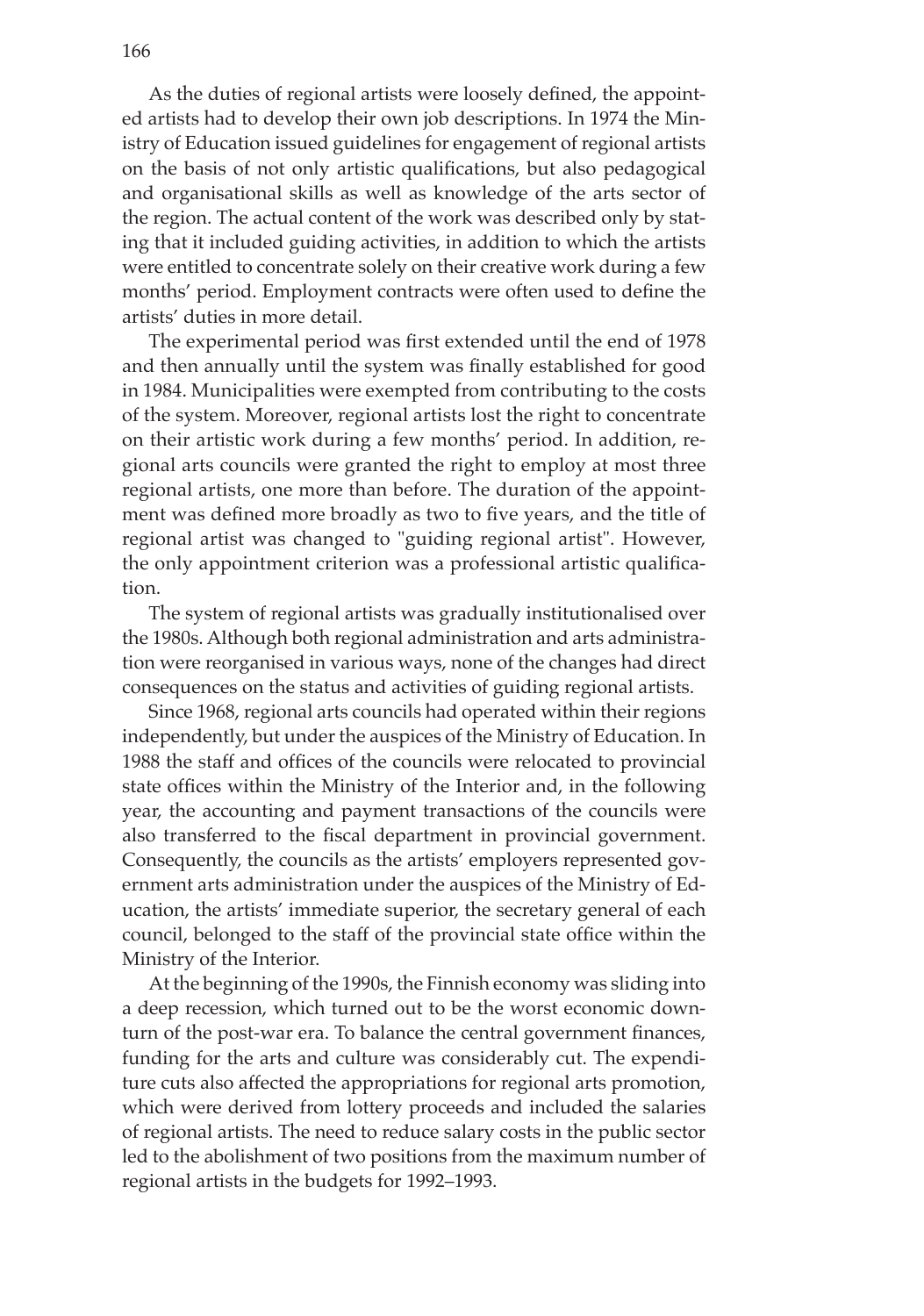Similarly to the previous decade, both regional administration and arts administration were reviewed in the 1990s in various assessments and reports. However, regional arts councils usually fell outside the scope of national and regional policy planning and development, and their activities remained largely the same in administrative terms. The connection to regional policy was evident only in the administrative link with provincial administration. Proposals were put forward on several occasions to retransfer the staff of regional arts councils to the administrative sector of the Ministry of Education and to simplify arts administration. Initial preparations began in the early 1990s, but it was not until 2008 that a legislative amendment was passed, resulting in the relocation of regional councils from provincial state offices to the Arts Council of Finland.

In 1994 the Ministry of Education adopted a system of management by results. The funding of regional arts councils and the guiding regional artists employed by arts councils were also included within the scope of this new system. The objective of performance guidance was to assess operational performance, most specifically productiveness, cost-effectiveness and impact. To be effectively implemented, the system of performance guidance would have required that appropriations and staff fall under the scope of the same managing authorities, but at the time the Ministry of Education had no administrative decision-making power over the human resources of regional arts councils. Thus, the system of management by results could not be adapted in the regional according to objectives but ostensibly. Furthermore, the councils felt that the system of performance guidance failed to contribute anything new to their operations and that they could have continued to function largely as before even without the new administrative system. Moreover, the administrative disparateness of the arts councils hindered consistent development.

Several key strategy programmes on cultural policy highlighted the importance of clarifying the administrative status of regional arts councils. The programmes also encouraged paying more and better attention to the development of content issues. The system of regional artists was not touched in these programmes but by mentions of their being a major resource for regional arts councils in promoting the arts.

The overhaul of regional administration in 1997 also affected regional arts administration. At the same time, the Promotion of the Arts Act and the related Decree were amended. The purpose was to develop the regional system of arts promotion within the new five-province regional organisation. The mandates of regional arts councils were to be based on the mandates of one or more provincial federations within the new provinces. The previous 11 regional arts councils were supplemented by establishing councils for the Pirkanmaa and Satakunta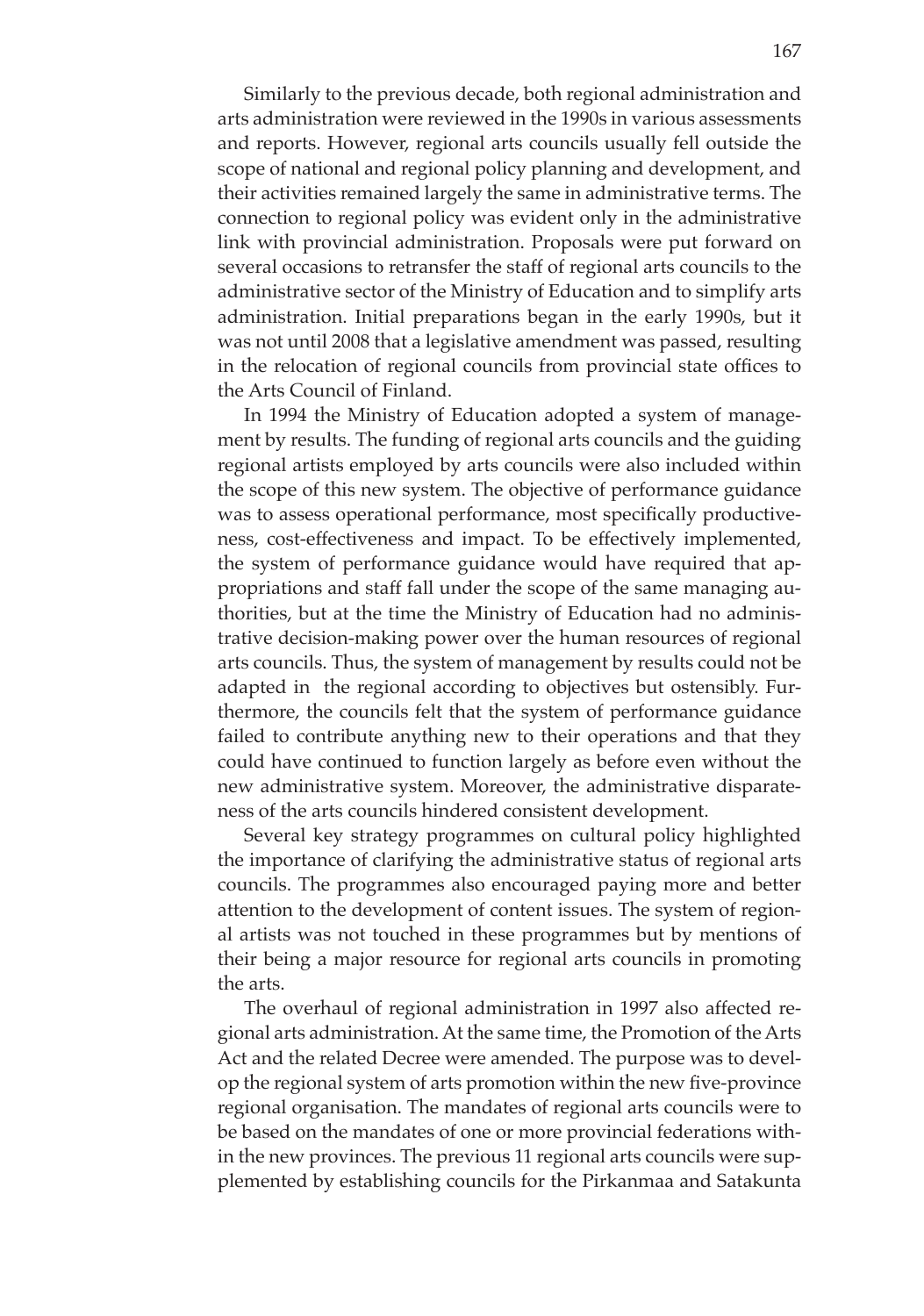regions. The Finnish name of the councils was also changed (from provincial to regional) and the title of regional artists was renamed from guiding regional artists back to regional artists. At the beginning of 1998, a total of 13 regional arts councils became operational.

The Arts Council of Finland set up an ad hoc committee in 1997 to explore current circumstances, prepare a proposal for developing the system and review the guidelines for the establishment of regional artist positions and the terms of their employment. The committee proposed e.g., that decision-making should be situated as close as possible to actual operations. Artists' interest in the system should be supported by raising the salaries of regional artists, allocating sufficient resources and project appropriations for the operations and reinstating the period in which the artists could focus on their creative work. However, each council would be allowed to decide on the creative work period before the beginning of employment and in conjunction with annual performance negotiations.

In the mid-1990s, regional arts councils had also begun hiring regional artists under the title of producer to organise and implement various projects. Thus, the system originally intended to develop and secure the livelihood and regional work opportunities of artists also came to include persons educated more generally in the cultural sector. The producer/regional artists were not necessarily expected to hold a professional artistic qualification. As a case in point, the above mentioned ad hoc committee published a memorandum in which regional artists were defined as "specialists in their field", whereas previously they had been referred to "specialists in their artistic field".

For their part, regional artists continued to emphasise the artistic nature of their position. For example, a statement prepared at the 2007 seminar for regional artists declared that "regional artists must represent the highest level of qualification in their artistic field." In 2009 the Arts Council of Finland also re-raised the issue of taking an artistfocused approach to hiring regional artists. According to the Council, the intellectual climate and expertise contributed by artists as well as their competence in promoting the arts must be supported despite the changed job description. Regional artists were also deemed important in strengthening the role of regional arts councils in regional development, as the artists implement many of the councils' pilot projects and engage in practical collaboration with various organisations, individual artists and the representatives of municipal cultural services.

To harmonise the terms of employment of regional artists and clarify related contractual practices, general recommendations were issued in early 2011 concerning working hours, job supervision, annual leave, occupational health services, labour protection, the termination of employment as well as project funding, travel and other issues. Regional arts councils can still define the job description of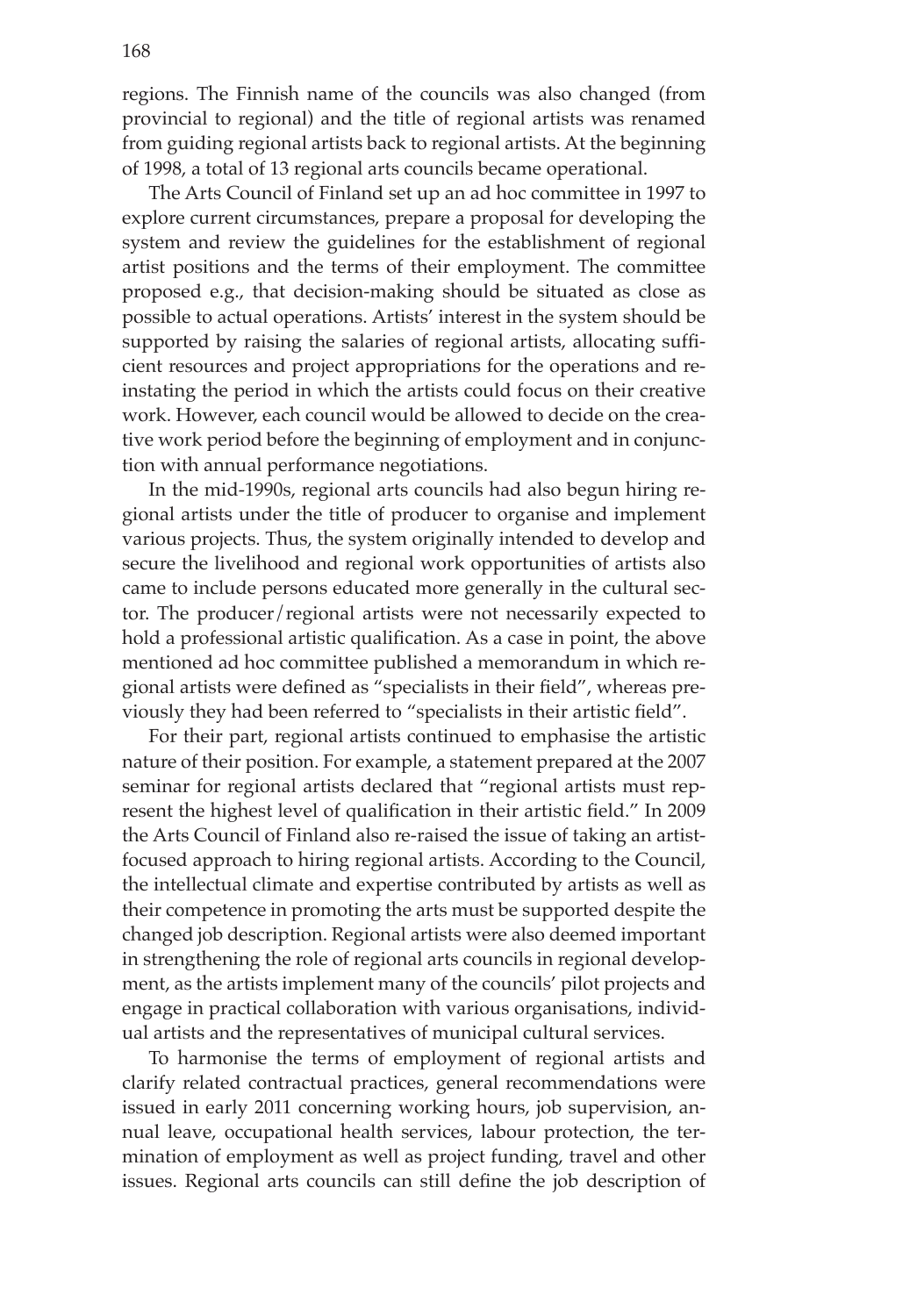regional artists as necessary. Generally, regional artists perform duties related to the development and planning of arts promotion as well as the provision of specialist expertise in their artistic field(s). The recommendations state that regional artists must have applicable training in the arts and cultural sector as well as work experience . Regional arts councils determine the artists' salary, but it should be at least EUR 2,600 per month.

The Ministry of Education and Culture (as it has been known since 2010) commissioned a report in 2010 on municipal policies and actions concerning cultural services. According to the report, the only issue that needs addressing in the regional artist system is the continuity of the projects. The system was otherwise considered as highly effective and only needs further strengthening.

In February 2012, the Ministry of Education and Culture published a draft act on the transformation of the Arts Council of Finland into the Arts Promotion Centre which would operate as a government agency steered by the Ministry. Regional arts councils would become regional units more closely steered by the Arts Promotion Centre. The national and regional artistic and cultural development duties proposed for the agency would be performed by arts coordinators, which would require specifying the current job description of regional artists. However, the final legislative proposal took into account the feedback received during a round of consultations on the draft act. The title of regional artist will continue to be used, and the artists' basic duties or job description will not change. Likewise, the number and duties of regional arts councils will remain the same. The Act on the Arts Promotion Centre is expected to enter into force at the beginning of 2013.

## *Costs of the system of regional artists*

Key requirements for achieving the objectives set for arts promotion include sufficient financial and human resources. The salary and other costs of regional artists have been covered with the annual appropriation provided to regional arts councils for promoting the arts. The appropriation is also used to pay for the arts councils' other grants, subsidies and awards, while the councils' operational and administrative expenses have been covered with budgetary appropriations. In addition, the councils have implemented EU-funded projects in the 2000s and 2010s.

After the experimental period of the regional artist system was launched in the 1970s, the appropriation for arts promotion increased rapidly. During the first year (1972), three regional artists worked in three provinces, whereas by the mid-70s, a total of 32 regional artists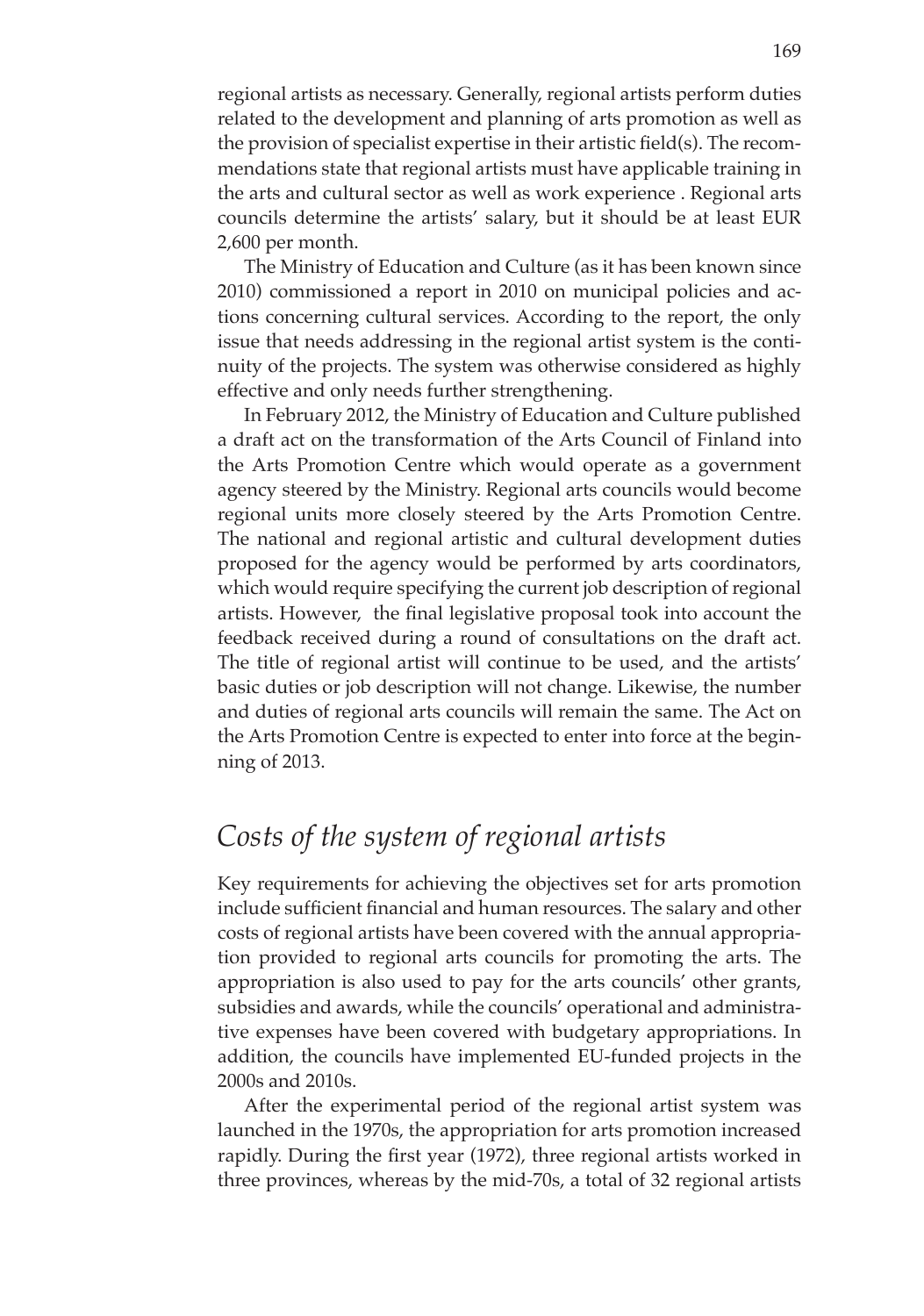worked in 11 provinces. The increase in appropriations was not, however, entirely due to the increased costs of the regional artist system, for the appropriation allocated to regional arts promotion was also used to cover the costs of grants, subsidies and awards provided by regional arts councils.

The nominal growth of the appropriation continued to accelerate substantially after the 1970s (e.g., as a result of the establishment of new regional artist positions), but its real value in 2000 almost equalled the one in 1975. In conjunction with the provincial reorganisation in 1998, new arts councils were established in the Pirkanmaa and Satakunta regions, but the increase in the number of councils did not translate to a similar increase in the amount of the appropriation. The share of funding received by the regional arts councils remained fairly insignificant, as funding within the system of arts councils was mainly channelled to the Arts Council of Finland and the national arts councils. The regional arts councils' share of the lottery revenue also decreased proportionately over the decades.

The appropriation for regional arts promotion remained at a fairly steady level for several years at the turn of the millennium. After 2003, the appropriation has somewhat increased each year, but from 2006 to 2008, it remained the same, leading to a six per cent cut in its real value. In 2008 regional arts councils were transferred to the auspices of the Arts Council of Finland, after which the appropriation has increased significantly. At the end of the decade, its real value was close to 60% higher than in 2003. However, the establishment of two new regional arts councils in conjunction with the 1998 provincial reorganisation would have required a considerably higher increase in the amount of the appropriation. Consequently, the higher number of councils led to a decrease in the real value of the average appropriation for arts promotion. (Figure 1)

At the beginning of the experimental period of the regional artist system in 1972, regional artists received a monthly grant of some FIM 1,000, partly paid by the host municipality. The Finnish Central Tax Board decided on 16 March 1972 that this grant constituted taxable wage income. The Ministry of Education then proposed raising the amount to FIM 1,511. In 1983 the pay grade of regional artists was about FIM 4,870/ EUR 819). Their salaries were not revised again until 1990.

Regional arts councils were concerned about salaries lagging behind and the period of creative work being abolished. The councils felt that this reduced interest in regional artist positions, particularly in artistic fields in which professionals earned considerably higher salaries in both the private and public sectors (e.g., architecture). Applicants increasingly came from art education backgrounds and, as a result, the activities of regional artists focused less on the promotion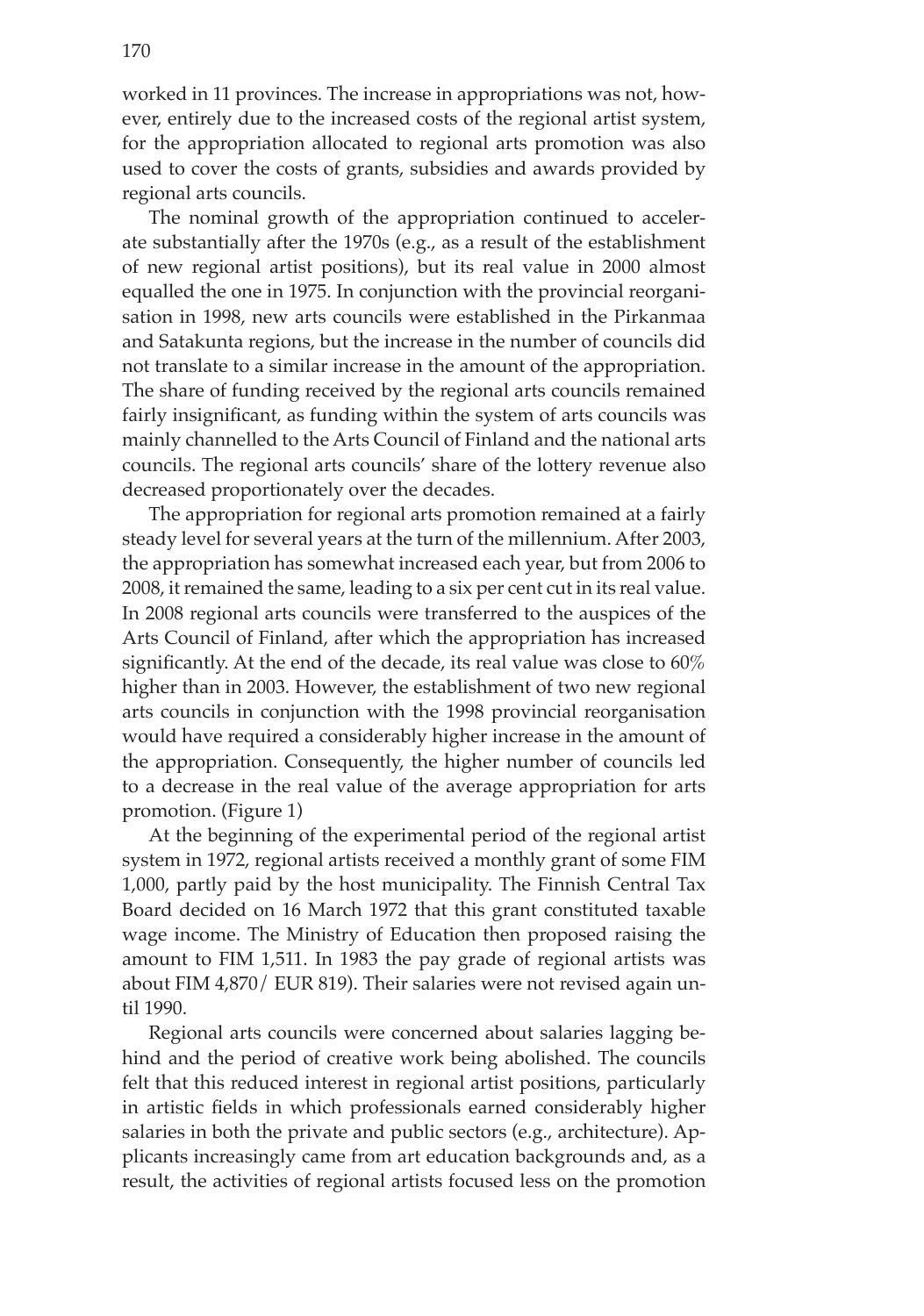of professional arts and more on the training and supervision of amateur artists.



*Figure 1. The appropriation for regional arts promotion in 1993, 1996 and 1999–2010 (2010=100)*

The artists' pay grade remained the same until 2003 despite proposals from regional artists, regional arts councils and the Arts Council of Finland. In 2003 the central government replaced pay grades with a salary system based on job demands and personal performance. However, as the new system was found ill-suited to the fixed-term employment of regional artists, their basic salary became supplemented with three seniority allowances. Regional arts councils could also more freely determine the salaries of regional artists based on the funds available for arts promotion.

With the introduction of the new salary system, the monthly salary increased to about EUR 2,100. This was a major pay rise, for the basic wage had been EUR 1,604,. Meanwhile the basic wage for regional artists had remained almost the same. At the beginning of the millennium, salary costs accounted for about one-third of the appropriation for regional arts promotion, while the share in 2010 was only 25%. At the time, the salaries of regional artists totalled some EUR 1.5 million. Five years earlier, the total sum was the same in real value. While the real growth of salary costs from 2003 to 2010 was about seven per cent, the costs remained steady over the last three years of that period (Figure 2).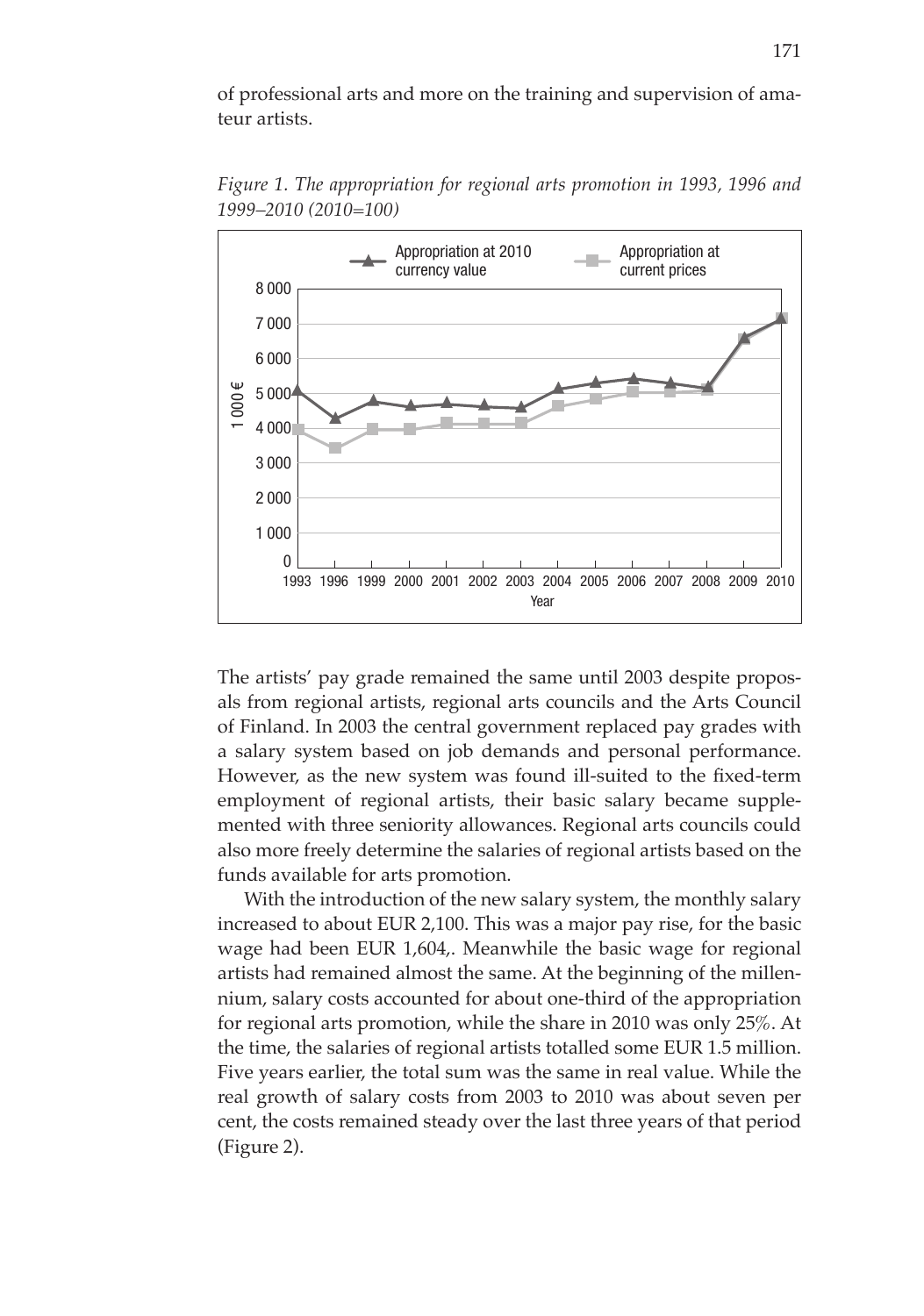

*Figure 2. Salary costs of regional artists in 1993, 1996 and 2003–2010*

When deciding on the amount of the appropriation for regional arts promotion, the annual increase in cost levels has not been automatically taken into account, but rather the arts councils have had to finance the increases through savings in other areas, such as grants, subsidies and project costs. Several proposals for raising the basic wage have been put forward over the decades, both by regional artists and by working groups considering the development of the system.

Regional artists have advocated the separation of salary costs from the arts promotion appropriation as well as the adoption of the recommendation on a minimum wage for specialist positions in the arts and cultural sectors. This would mean that everyone receives the same basic wage, and the overall salary would be based on the job demands. After a recommendation on employment policies concerning regional artists was issued in 2011, regional arts councils began paying the artists the proposed EUR 2,600 monthly wage.

## *Statistics on regional artists*

By the end of 2011, a total of 385 persons had worked as regional artists. Similarly to the arts in general, the system of regional artists has become increasingly female-dominated. During the experimental period of the system (1972–1983), most of the artists were men, but by the period of guiding regional artists (1984–1997), almost half were women. Since then, the ratio of women has increased, and only onethird of the artists during the period 1998–2011 were men. Overall,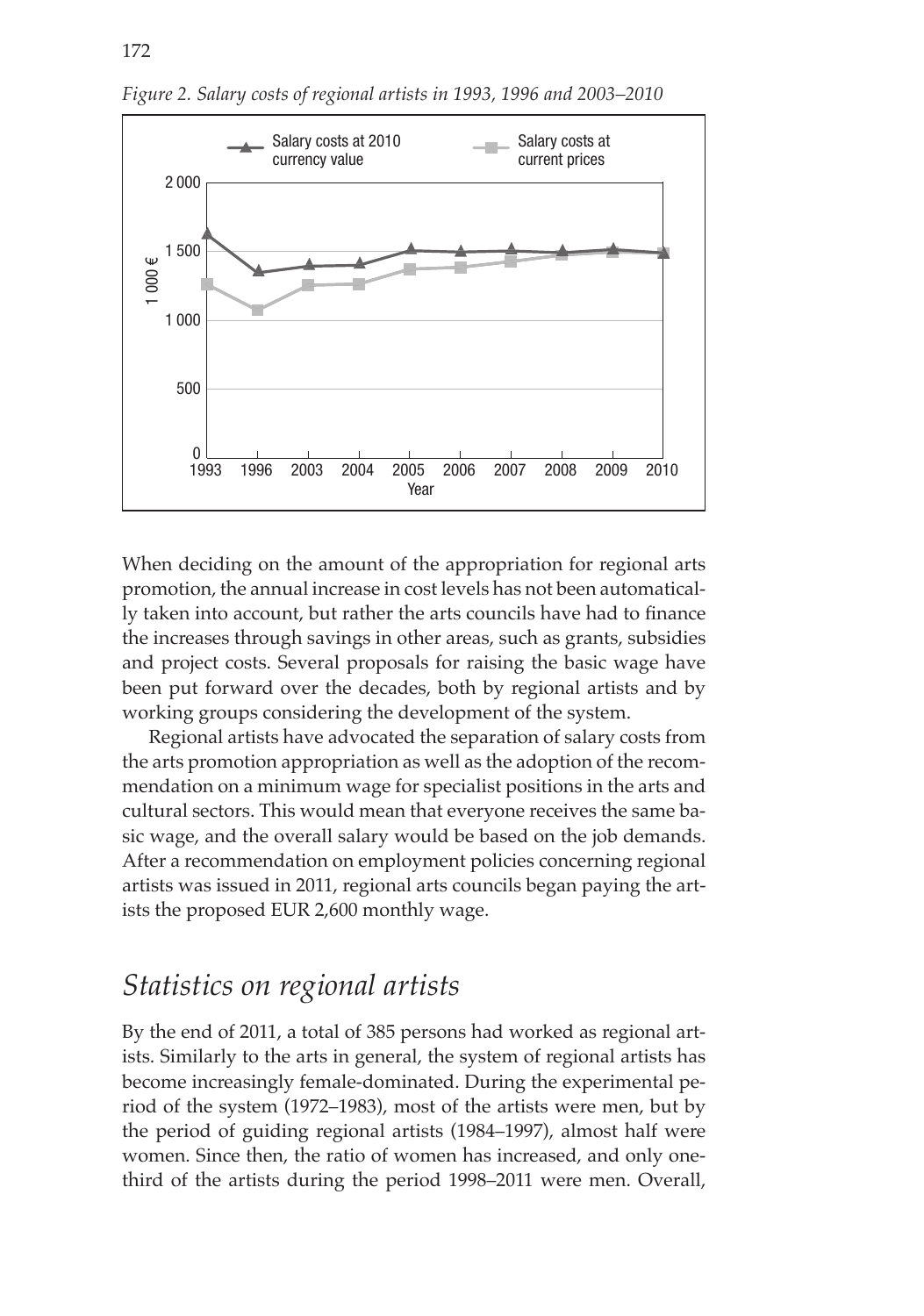women and men had worked as regional artists in almost equal numbers by the end of 2011 (Figure 3).



*Figure 3. Number of regional artists by gender from 1972 to 2011*

The age distribution of regional artists has been broad, and their mean age has risen. During the experimental period, the average age of male artists was 36 years, and of women, 37 years. Since 1997, the men's average age has risen to 39 years and the women's one year higher. The youngest regional artist was 22 years of age when appointed, while the eldest was 64. Usually, regional artists have taken up their position at approximately 30 years of age.

Until 1983, the maximum duration of the regional artists' term of office was three years. Since then, employment contracts have been concluded for two to five years at a time. If necessary, appointments have been extended for a further term, either in full or as decided by the council. A little more than one-half ( 53 %), of regional artists have stayed in their position for more than three years. The average term of office has been 3.3 years (three and a half years for men and three years for women).

The gender distribution per person-years worked by regional artists has levelled out, especially after 1998. Of the total person-years between 1972 and 2011, men accounted for 55%. Of the artistic fields, the highest number of person-years during that period was recorded in theatre, literature, fine art and music.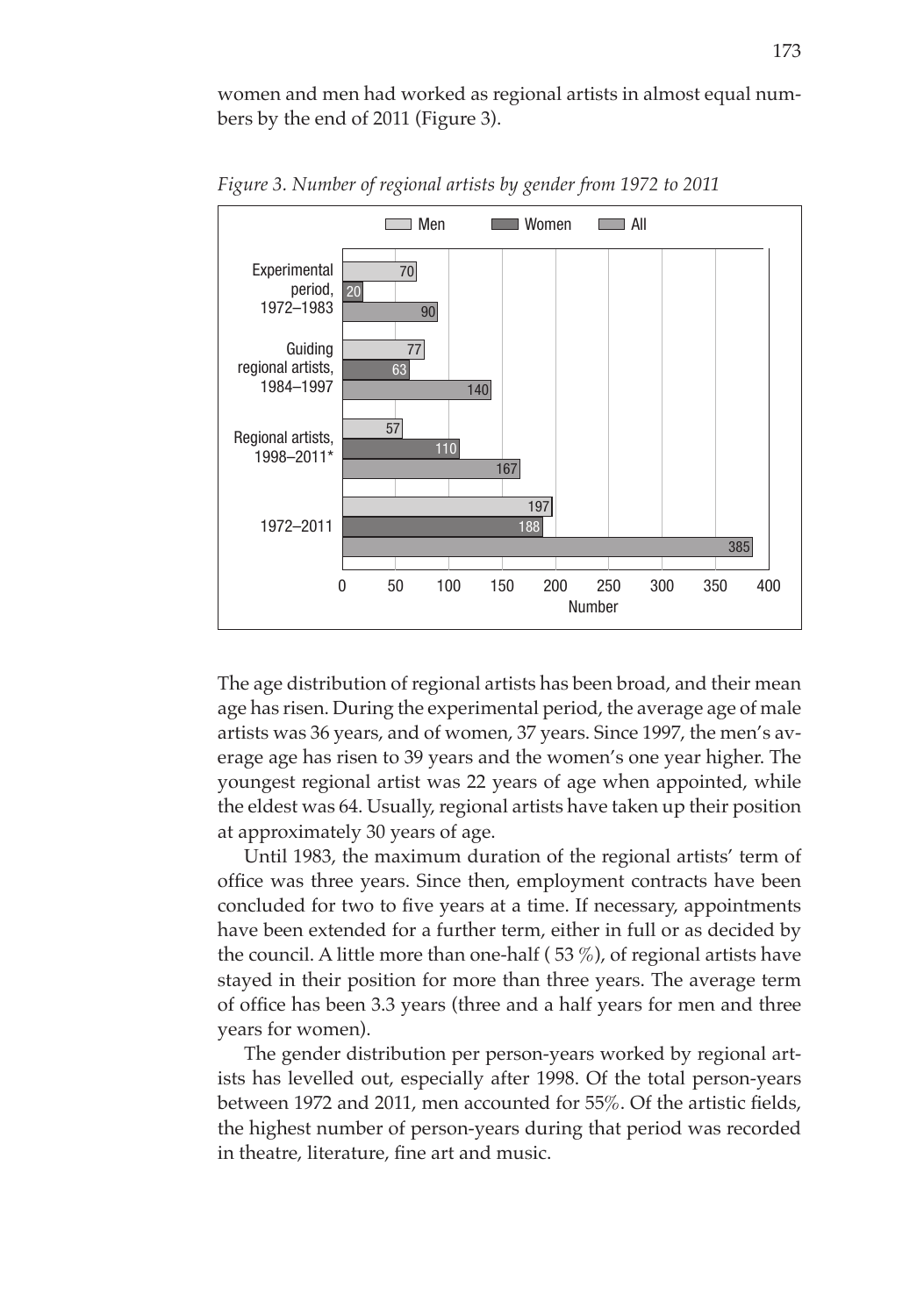When examined by artistic field, most regional artists taking up their positions between 1972 and 2011 worked for one to five years, with the exception of regional artists in cinema, of whom almost onethird worked for less than one year. Regional artists in architecture, dance and the combined term of visual arts<sup>1</sup> as well as producers worked more often for one to three years than those in the other artistic fields. Regional artists particularly in literature, theatre and music, but also in photography worked for at least five years.

Similarly, the term of office of most regional artists between 1972 and 2011 was from one to five years. Terms shorter than one year were clearly more common in the arts councils of Varsinais-Suomi and Kaakkois-Suomi than elsewhere. Close to one-third of the regional artists employed by the arts councils of the Häme region and Keski-Suomi worked for at least five years, as did two-thirds of the artists in the Uusimaa region. Moreover, the number of terms exceeding ten years was exceptionally high in the Keski-Suomi arts council.

The person-years worked by male regional artists were mostly in such traditional artistic fields as fine art, music and literature. Men also accounted for most of the person-years in cinema, photography and architecture. Women were particularly well represented among producer/regional artists and regional artists in the visual arts, two fields that became more common from the 1990s onwards. Other female-dominated fields were dance, theatre and crafts and design as well as the 'Other' category, which included new, often multidisciplinary artistic fields (Figure 4).

The experimental period of the regional artist system (1972–1983) was dominated by regional artists in fine art, theatre and music. During the period of guiding regional artists (1984–1997), the share of fine art and music decreased, while the share of dance and crafts and design increased. Regional artist positions were also established in architecture and, from the mid-1990s onwards, in various productionrelated roles. From 1998 onwards, the focus has been on productionrelated positions as well as the 'other' category, which includes new artistic fields and activities. In addition, the new title of regional artist in the combined visual arts has been created. Almost two-fifths of the regional artists who took up positions between 1998 and 2011 belonged to one of the following categories: the visual arts, producers and the 'Other' category. Meanwhile, the share of regional artists in photography and cinema decreased (Table 2).

<sup>1</sup> Including e.g., fine arts, performances, photography.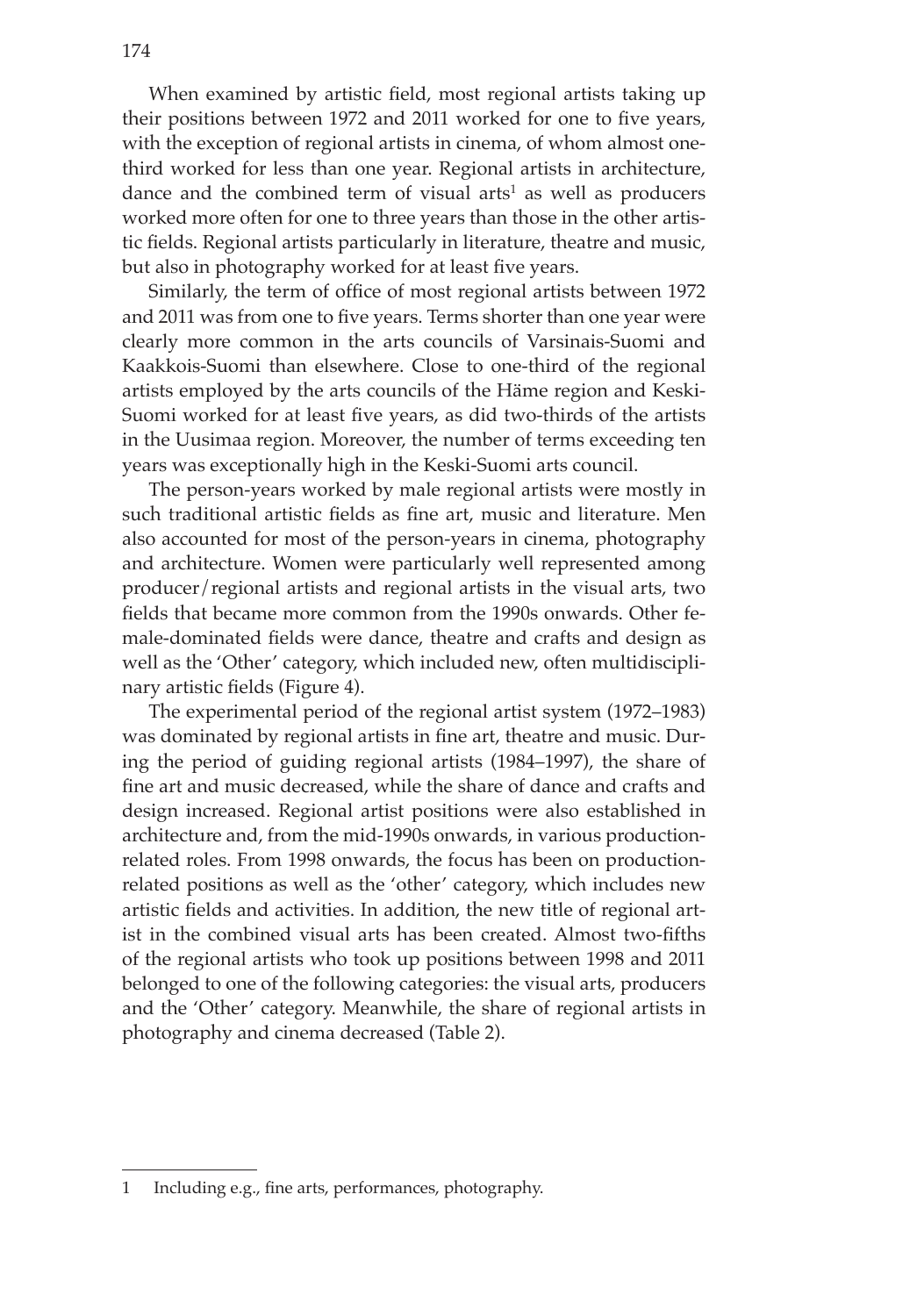

*Figure 4. Regional artist years by gender and artistic field from 1972 to 2011*

*Table 2. Distribution (%) of regional artist positions by artistic field 1972 to 2011*

| Period        | N   | Cine-<br>ma | Lite-<br>rature | Fine<br>art | Theat-<br>re | Ar-<br>chi-<br>tec-<br>ture | $Mu-$<br>sic | $\&$ de-<br>sign |      | Crafts Dance Photo-<br>graphy | Vi-<br>sual<br>arts | $Other*$ | $Pro-$<br>ducer | Total<br>% |
|---------------|-----|-------------|-----------------|-------------|--------------|-----------------------------|--------------|------------------|------|-------------------------------|---------------------|----------|-----------------|------------|
| 1972-<br>1983 | 93  | 8.6         | 12.9            | 25.8        | 19.4         | $\overline{\phantom{0}}$    | 16.1         | 4.3              | 2.2  | 8.6                           | -                   | 2.2      | —               | 100.0      |
| 1984-<br>1997 | 155 | 9.7         | 13.5            | 7.1         | 10.3         | 9.0                         | 7.7          | 12.3             | 14.2 | 4.5                           |                     | 9.0      | 2.6             | 100.0      |
| 1998-<br>2011 | 177 | 2.8         | 9.1             | 9.1         | 10.8         | 5.1                         | 10.8         | 5.7              | 8.5  | 1.7                           | 9.7                 | 15.3     | 11.9            | 100.0      |
| Yht. %        | 425 | 6.6         | 11.6            | 12.0        | 12.5         | 5.4                         | 10.8         | 7.8              | 9.2  | 4.2                           | 4.0                 | 10.1     | 5.9             | 100.0      |

\*) Includes the following fields and job titles: children's culture, environmental art, art of recitation, comics, international affairs, information officer/project secretary, cultural activities in hospitals and similar settings, circus, conservation, information officer, Sami art, performance and multiculturalism.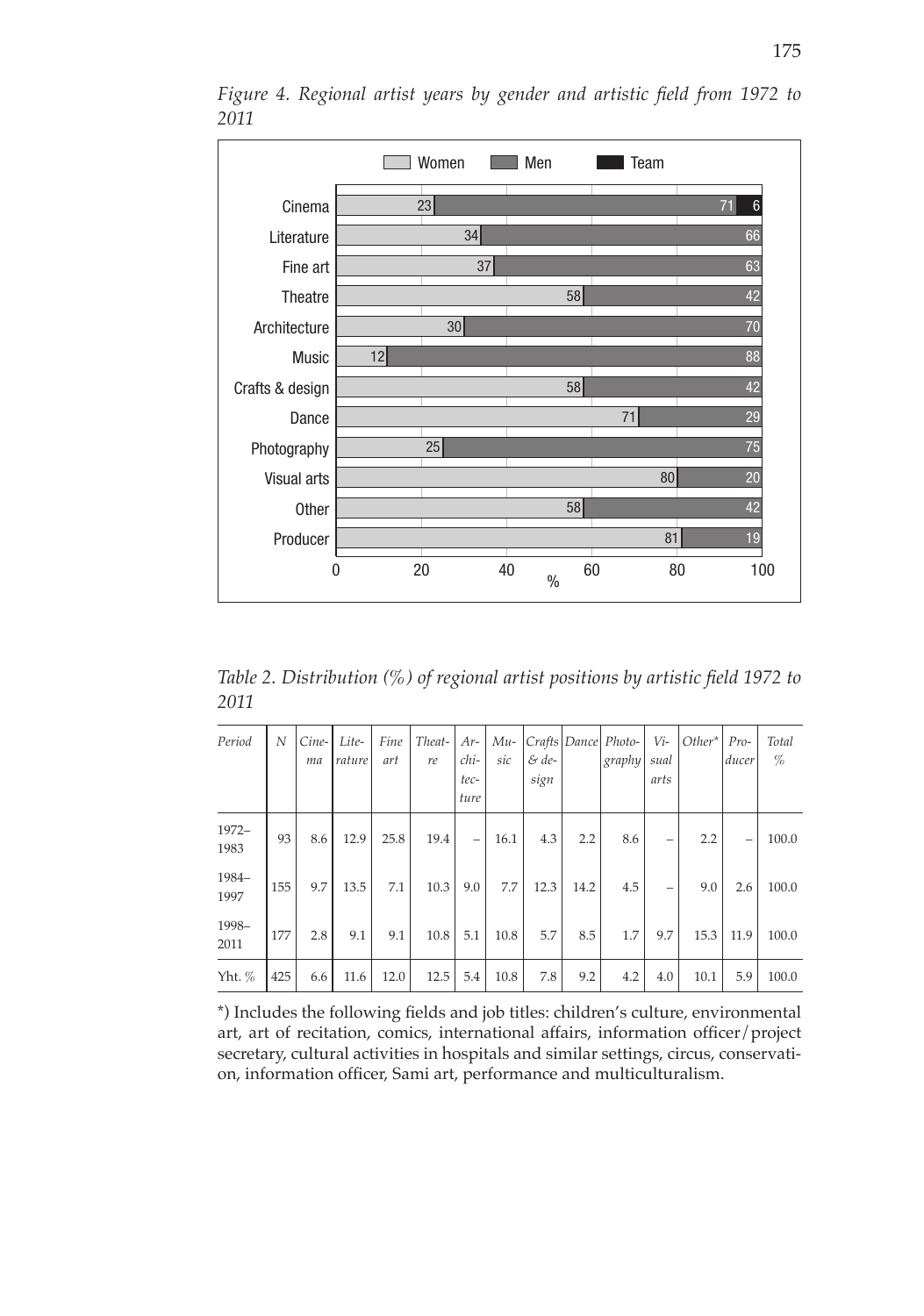The artistic fields of fine art, music and theatre as well as literature accounted for the largest share of person-years. Men dominated all these fields, with the exception of theatre. In addition, a higher number of regional artists in literature, theatre and music than in other fields worked for at least five years.

All regional arts councils have been provided the opportunity to establish the same number of regional artist positions: three positions from 1972 to 1983 and four positions from 1984 onwards. As most have also used this opportunity, the person-years are distributed equally among the regions. The number of regional artists taking up positions since 1997 has increased, for example, as a result of the establishment of arts councils in Pirkanmaa and Satakunta. During the same period, the number of person-years worked by regional artists has decreased, and average terms of office have become shorter. Similar changes have been recorded in all regional arts councils. The average terms of office have not become longer within the mandate of any arts council. The increase in the number of regional artists employed has not, however, translated into a similar increase in the number of person-years worked. The length of the term of office seems to have been more significant in this respect.

The data for regional arts councils show some differences in the allocation of person-years to various artistic fields. Many arts councils have also had specific focus areas: for example, Sami art has played an important role in Lappi, photography and dance in the Pohjois- Savo arts council, and cinema in the Keski-Suomi arts council.

## *Regional artists' perspective – survey results*

Respondents had various reasons for applying for the position of regional artist – most had wanted to promote arts in general or their own field in particular. An almost equal number of artists had been motivated by the new challenges and interesting duties of the position. The third most common reason was the respondent's personal financial situation and the opportunity to concentrate on one's own artistic work on a monthly salary. Almost a fifth of the respondents had no intention of applying for the position until they were asked or encouraged to apply, and some had even been invited to the position. Most often, the request had come from an arts council. The opportunity to realise one's own ideas and advance one's own artistic career was almost as often the motivation for applying as was the opportunity to undergo a personal change in life or return to work in one's home region. Other individual motives included experience in teaching, activities in art organisations and knowledge of the arts sector.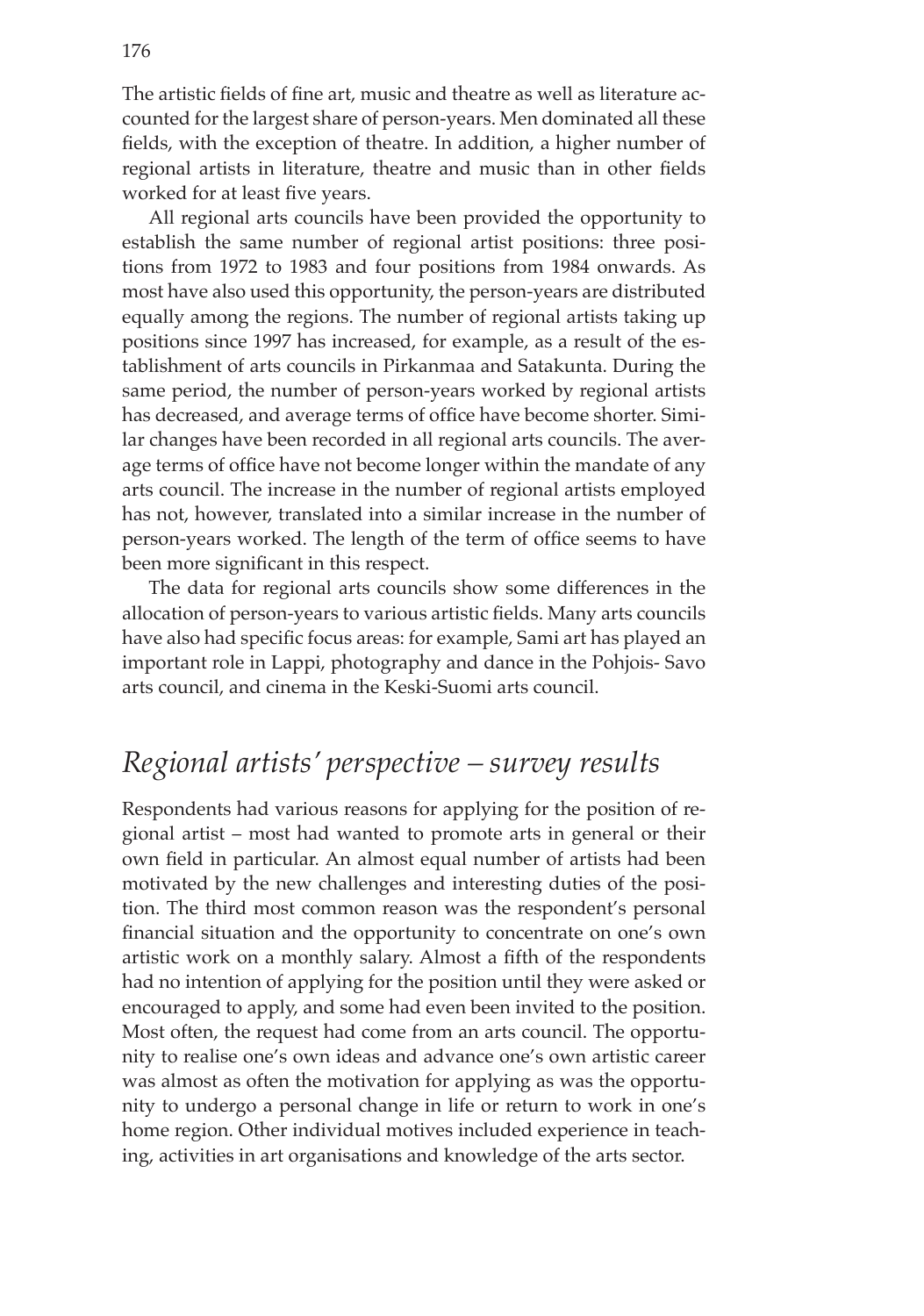| Motivation                                                                                                | %  |
|-----------------------------------------------------------------------------------------------------------|----|
| Promotion of the arts/own field of art                                                                    | 45 |
| New challenges/interesting and challenging job                                                            | 42 |
| Personal financial situation/opportunity to concentrate on one's own<br>artistic work on a monthly salary | 28 |
| Was requested to apply                                                                                    | 18 |
| Opportunity to realise own ideas                                                                          | 17 |
| Advancement of own artistic career/work                                                                   | 16 |
| Need for a personal change in life/opportunity to return to one's<br>home region                          | 15 |
| Prestige attached to the job and title                                                                    | 6  |
| Other individual reasons*                                                                                 | 11 |

*Table 3. Motivations for applying for the position of regional artist (n=177)*

\*) Such as experience of teaching, activities in art organisations, thorough familiarity with the arts sector, the position felt right and worth trying. The sum does not add up to 100% due to overlapping cases.

Expectations about the duties involved in the position of regional artist turned out to be even more manifold than the motivations for applying for the position. The most common expectations among respondents had to do with the opportunity to promote one's own artistic field and arts in general and to increase cooperation between various players in the field, and finally, to establish new contacts. Moreover, the respondents had expectations concerning the implementation of their own projects as well as the diverse challenges of the job, which, in addition to the responsibilities involved, would offer the freedom to carry out long-term projects independently.

The clear majority of the respondents, 88% (176 respondents in all) and almost all of the regional artists holding a position in 2011, said that the job had met their expectations. The arts council was considered to be a good employer and cooperation partner. Collaboration with the secretary general and other arts council officers was smooth and founded on a broad insight into the promotion of the arts. The activities were well managed in all respects and the atmosphere was open to ideas. The artists found the work interesting and collaboration with various partners interesting. During their terms, the artists had been allowed to work freely according to their own schedules, implement projects of personal importance and also engage in their own art. Almost all former and present regional artists, a total of 93%, reported that their projects had been carried out as planned.

Promoting the arts in practice, in other words, implementing projects and seeing the results of one's work, was the most reward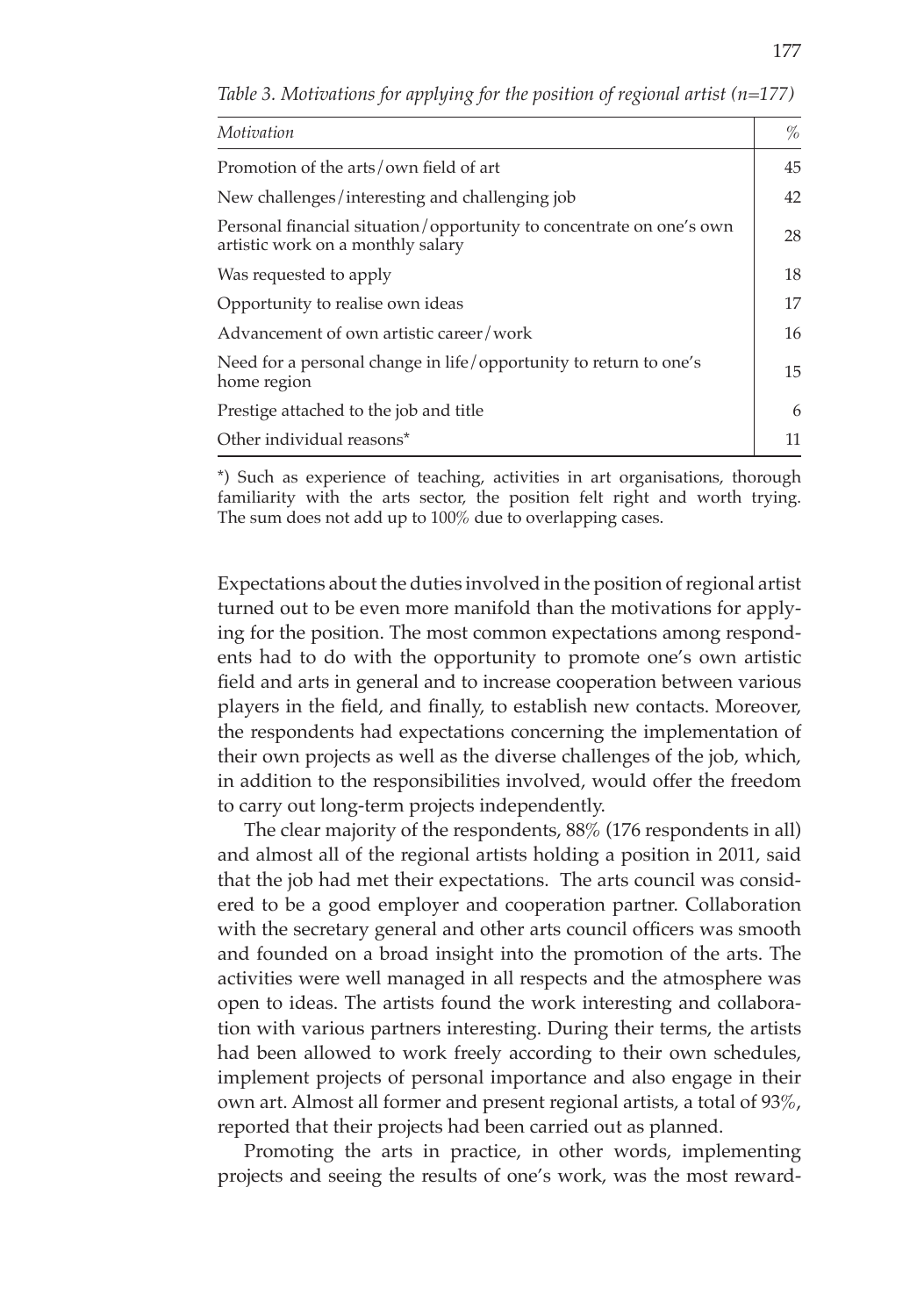ing aspect in the work of a regional artist, without forgetting various forms of cooperation with the arts council and all other players in the arts and culture sector. Besides receiving feedback and appreciation for one's work, new work-related contacts and the opportunity to work independently were deemed important. The rewarding aspects of the work reported in individual survey responses included a pleasant working community, monthly salary as well as working with children and adolescents.

Over a tenth of the respondents had experiences to the contrary. In practice, the work of a regional artist may turn out to be everyday toil with financial details and work-related problems. The most frequent practical problems hampering the work of a regional artist involved the scarcity or total lack of funding for the implementation of projects and plans, and also, the actions – or lack of action – by the arts council or its secretary general. Bureaucracy and inflexibility, obscure job description and management relationships as well as insufficient supervision were mentioned almost as often in the responses. Many wished for more precision in the definition of duties or objectives, and generally more efficient supervision.

The work of a regional artist involves supervising, training and teaching various partners and audiences related to the artist's own field of art. This kind of activity was most frequently mentioned by the respondents. Organising, implementing and coordinating projects was another distinct work form for regional artists. The promotion of the arts done by regional artists also includes a variety of lobbying activities among the decision-makers in the cultural and artistic life of the region. This lobbying meant appearances in the media, participation in seminars and sitting in meetings. Moreover, regional artists increasingly cooperate with the various forces of their region, including the business sector. Almost as commonly, regional artists offer expert and consulting services to both amateur and professional artists.

During the experimental period of the regional artist system between 1972 and 1983, the position included a period of some months for the artist's personal art projects. With the formal establishment of the regional artist system, however, this period reserved for personal creative work was abolished. Nevertheless, most respondents (76%) were of the opinion that their term as regional artist also supported and promoted their own artistic work, even if they had no opportunity to engage in it while they held the position. The position offered new inspiration, ideas and perspectives for their own artistic work and triggered a new creative period during or after their term as regional artist.

The work of regional artist involves contacts and cooperation with various partners in the field of the arts and culture in both the private and public sectors. The position has offered opportunities to gain ex-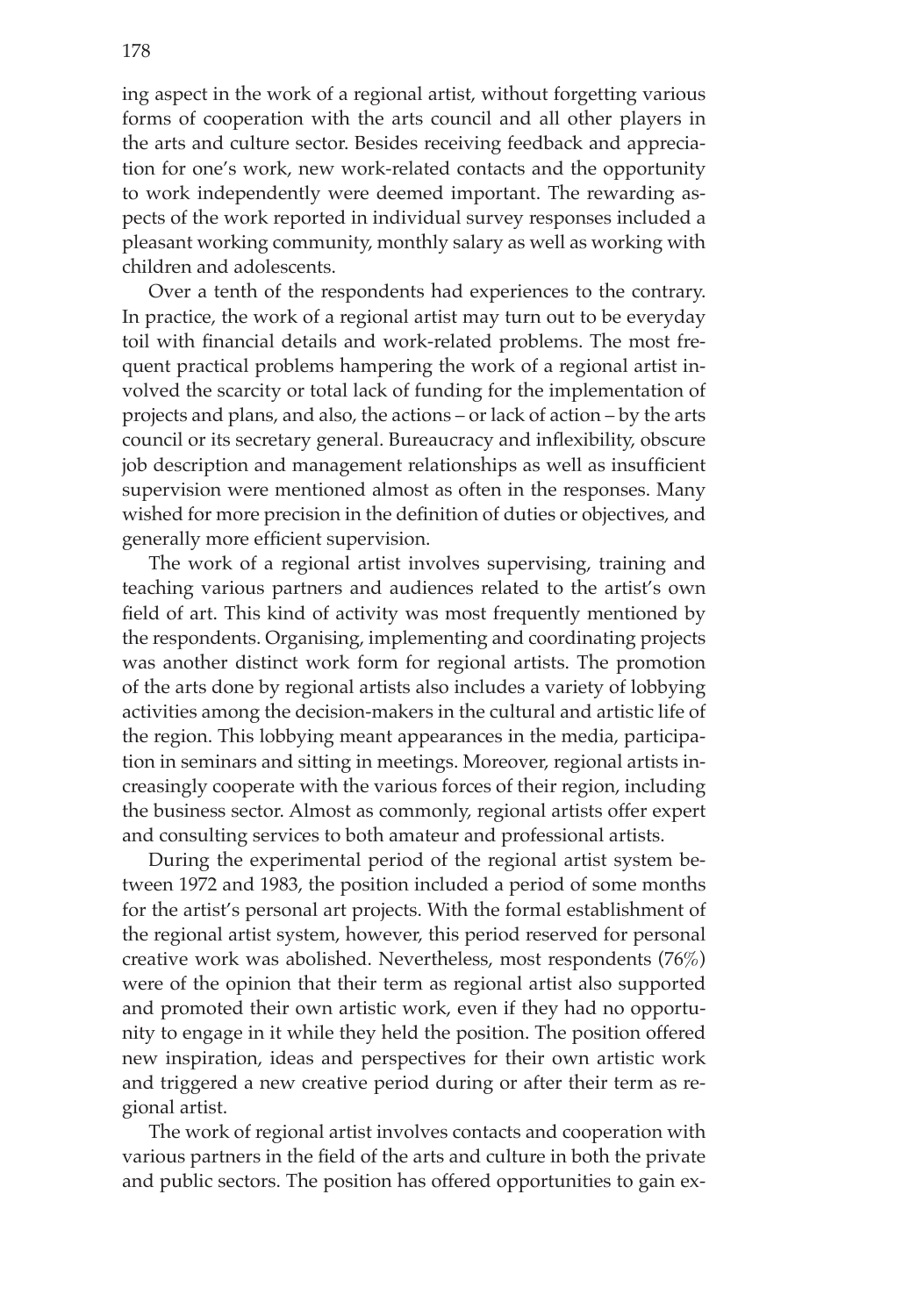perience of teaching and supervision, grants and arts administration in general, and in some cases, the business world, which has proved useful for an artist's career and employment after the term as regional artist. With this experience and new contacts, artists have found new models of operation and some even a new profession.

| Form of activity                         | $\%$ |
|------------------------------------------|------|
| Consulting/training/teaching/lectures    | 56   |
| Implementation/coordination/organisation | 30   |
| Various forms of lobbying                | 19   |
| Cooperation with various parties         | 19   |
| Provision of expertise/consulting        | 18   |
| Planning/generation of ideas             | 16   |
| Producer/production                      | 8    |
| Own/art council's projects               | 8    |
| Personal artistic/creative work          | 3    |
| Other activities                         | 5    |

*Table 4. Most common forms of activities of regional artists (n=172)*

The sum does not add up to 100% due to overlapping cases.

The respondents had found their most important cooperation partners not only from among the culture and art associations of their region, but also from among the municipal departments of culture and education and related institutes in their region. Natural cooperation partners included the regional artist's own arts council and its other regional artists, and when necessary, the arts councils and regional artists from other regions. Cooperation across regional borders has grown especially in connection with larger projects, and artists have engaged in diverse and visible collaboration with libraries, schools and other educational institutes in particular. Other cooperation partners mentioned included the media, event organisers and so on.

The regional artists had engaged in some business cooperation, especially in connection with services, materials or facilities that the companies provided either at a low cost or for free for the implementation of projects. In return, the companies received publicity and visibility as well as involvement in customer and staff events. So far, direct financial support has been unusual, but apparently is gaining ground. Cooperation with businesses is most clearly evident in the job descriptions of producer/regional artists, whose numbers grew in the 1990s. Otherwise, opportunities for joint ventures with the busi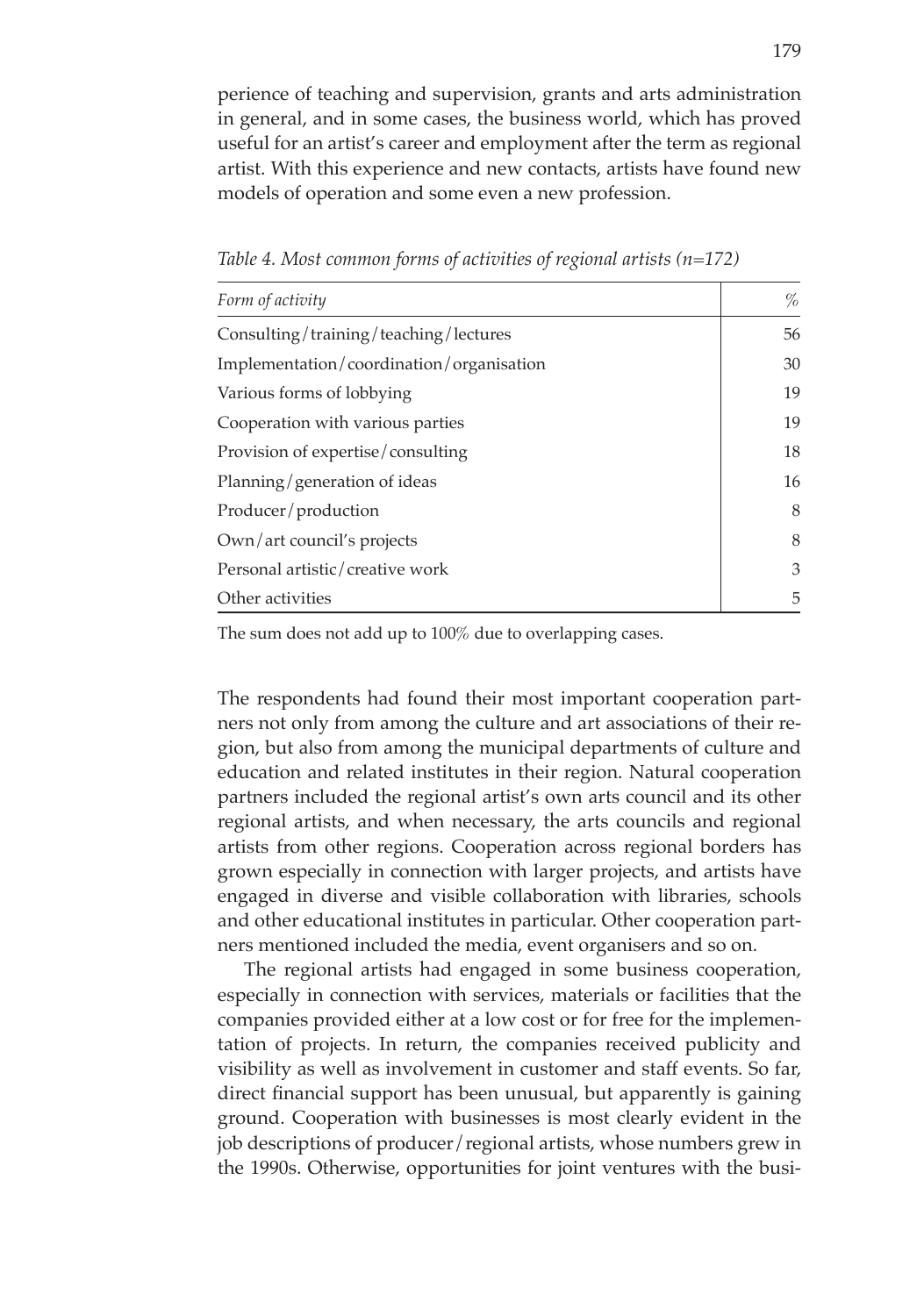ness sector have depended on the artistic field and job description of individual regional artists.

Regional artists were also requested to put forward suggestions for the development of the system. The respondents felt that cooperation should be increased between regional artists, regional arts councils, national arts councils and international partners. They also stressed the importance of clarifying the job description and general guidelines for regional artists, which would mean specific definitions for the artists' own artistic work and for producers' duties, transparency in budgets and responsibilities, and, in general, consistent policies for all regional arts councils.

| Area of development                                                                    | %  |
|----------------------------------------------------------------------------------------|----|
| Increased cooperation between arts councils/regional<br>artists/international partners | 32 |
| Clarification of job description/guidelines                                            | 26 |
| Improvement of working conditions                                                      | 23 |
| Period of artistic work                                                                | 16 |
| Positions for artists only                                                             | 14 |
| Clarification of the roles of the arts council and its secretary general               | 11 |
| The length and continuity of the term of office.                                       | 11 |
| Increased dissemination of information about regional artists and the<br>system        | 8  |

*Table 5. Suggestions by regional artists for the development of the system (n=148)*

The sum does not add up to 100% due to overlapping cases.

Regional artists also saw room for improvement in their working conditions. Orientation and job supervision must be improved, and there is great need for separate staff who would focus on the acquisition of external funding, marketing and communication so that the artists could concentrate on the duties of their position. In addition, they considered that the term of employment should last at least three years. According to them, during a shorter appointment there is not enough time to complete projects and other activities. Employment contracts for only one year at a time complicate the planning and implementation of activities and are demotivating. A number of regional artists would also like to see the period of their own artistic work reinstated in some form. They suggested that 20–30% of the total working hours be reserved for personal artistic work. Regional artists also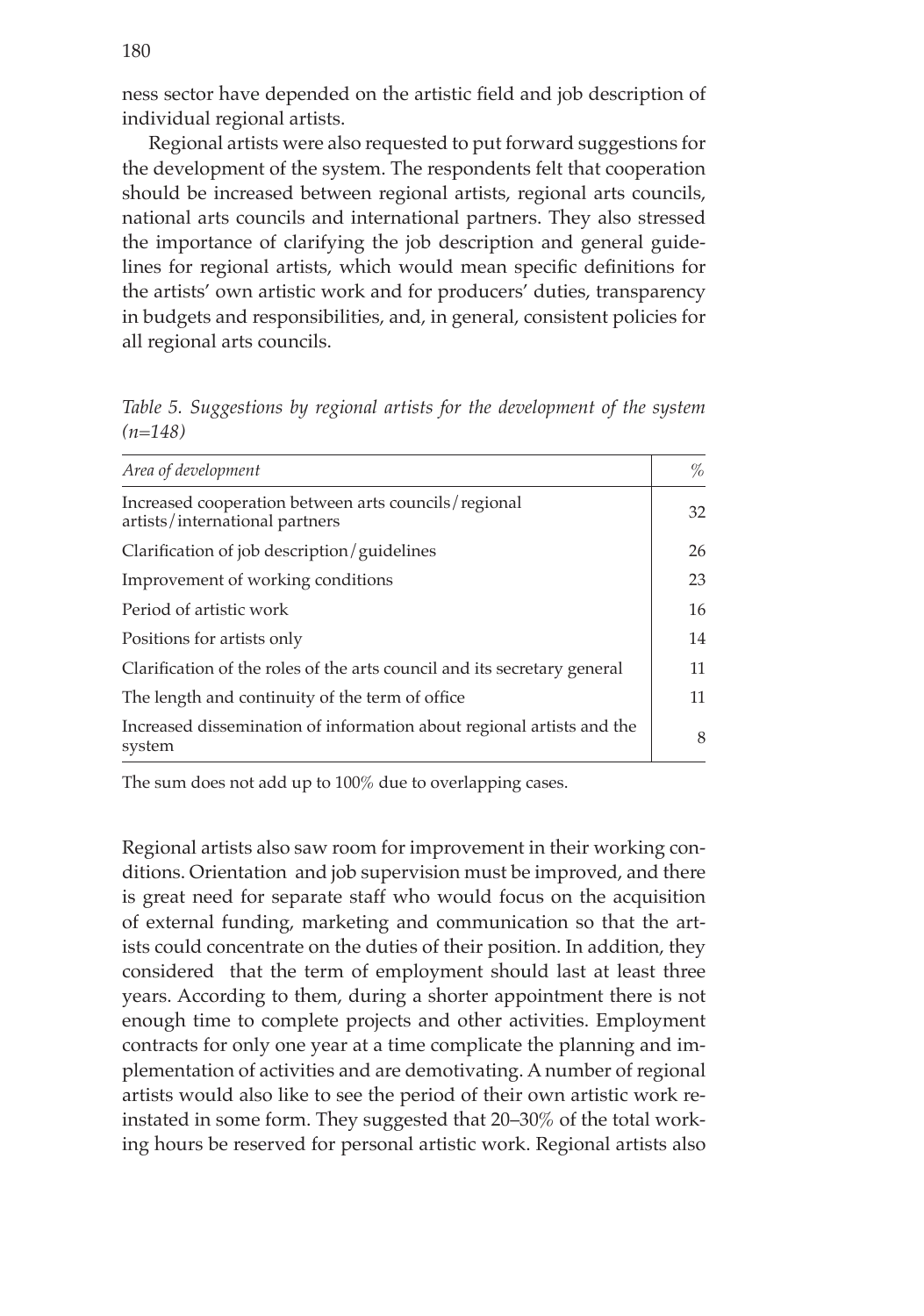raised issues such as concern over the loss of artistic identity and the employment of non-artists in the position of regional artist.

Since the early days of the system, regional artists have been able to freely define the content and methods of their work. Securing this advantage and the continuity of activities despite shorter terms of employment has often received little attention. In the last ten years, activities have become increasingly project-focused. Short-term employment contracts and projects can, however, be seen as strengths in the system of regional artists as they have enabled the introduction of new models of operation when necessary and increased flexibility in the services provided by regional artists. The general recommendations for the terms of employment of regional artists urge at least three years to secure optimal results and long-term impact. There is firm belief that this would guarantee the continuity of activities and increase the attractiveness of the position.

#### *Conclusions*

The system of regional artists has largely achieved the objectives set at the beginning of the 1970s. The flexible nature of the system has enabled effective performance although insufficient financial resources have also prevented full use of the potential offered by regional artists. In spite of various problems related to the artists' work and working conditions, the arts councils have succeeded in recruiting motivated and committed professionals as regional artists.

The system has functioned as a fairly low-cost instrument within government arts administration for employing artists and making the expertise of artists available to Finnish regions. Compared to the total number of artists, the annual fixed-term employment of 33–49 regional artists has had little direct impact on the overall employment of artists. However, the positions and their holders have had a considerable impact on new artistic fields as well as fields with few artists, both for practising art and for raising the profile of the fields. Dance is a good example: the activities of regional artists in dance have increased amateur participation and expanded the audience for dance, thereby strengthening the status of dance.

The action plans and reports submitted by regional artists demonstrate how activities have developed and plans have been implemented despite limited financial resources as well as administrative and personal problems. The artists' reports contain numerous descriptions of regional arts and cultural activities which the artists initiated, but which then became permanent and assumed an important regional – and in some cases national – role.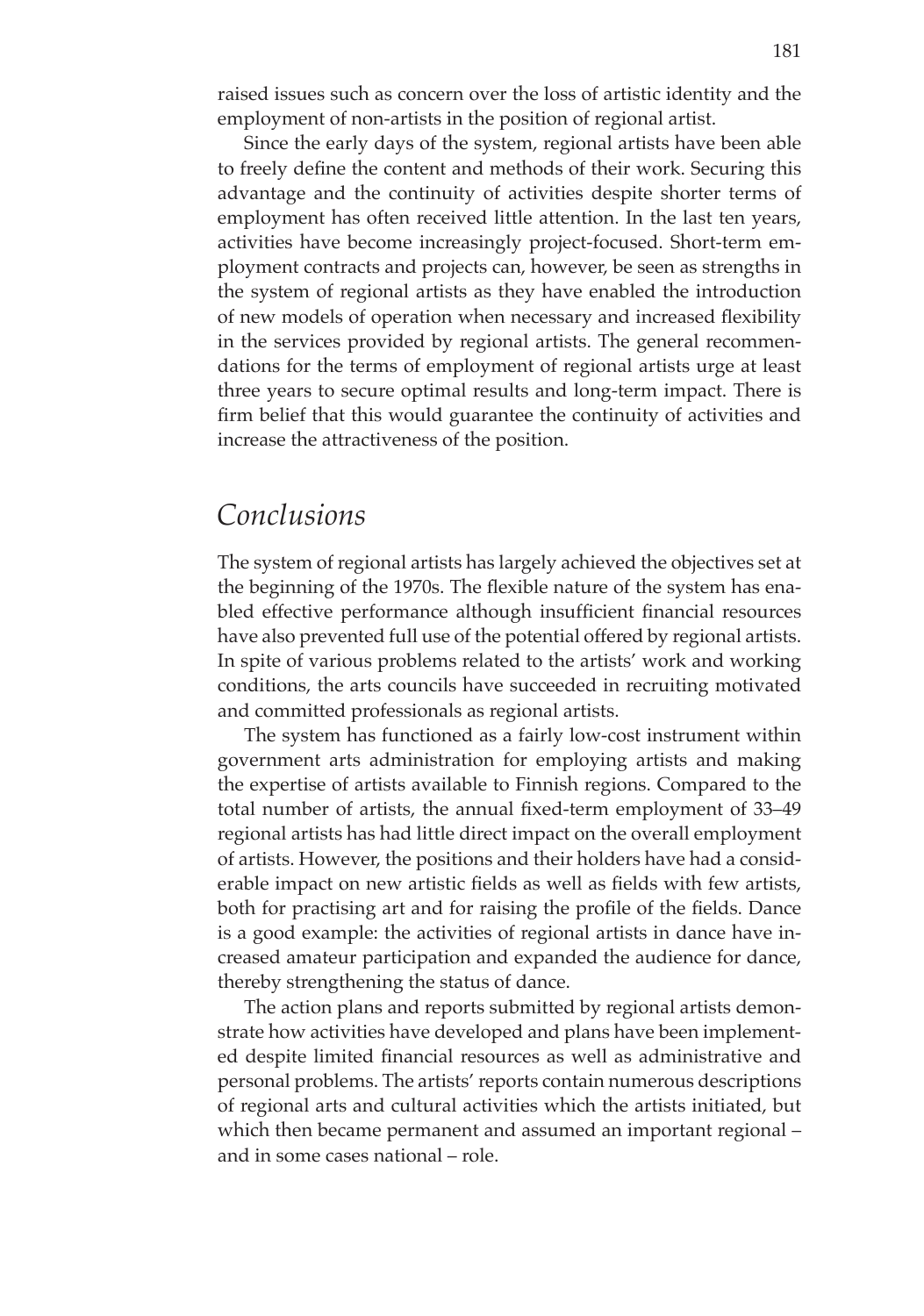The artists have been capable of adapting to changes and coping with such features as long and irregular working hours with almost no financial compensation, inadequate working conditions, small appropriations, little leisure time and increased office work. Problems and conflicts have also occurred with employers (i.e., the arts councils) and immediate superiors (i.e., council's secretary general).

The survey on regional artists indicates that they have generally had similar professional experiences and hold similar views regardless of when they held their position. The heavy workload, scarce and uncertain funding, small salary and often inconvenient working hours have not changed. Despite the small appropriations, several locally and regionally significant projects have been implemented, demonstrating that even small financial contributions are sufficient to enhance access to and availability of the arts and culture. Most regional artists look back on their term of office as a successful, productive experience which reinforced their artistic identity. For many, the appointment created new opportunities as artists or in other professions related to the arts and culture.

Over the decades, the system of regional artists has been adapted and, where necessary, revamped. The system of regional artists has proved its usefulness, flexibility, efficiency and inexpensiveness.

The demand for guidance and other services provided by regional artists has not declined in any artistic field, including such traditional fields as literature, fine art, theatre and music, in which regional artists have the longest history. The first steps towards international activities were taken at the end of the 1980s when Finnish regional artists visited Sweden to introduce the system there and to develop activities among the Sweden Finns. In last decade, international activities have included various collaborative projects in which both regional artists in various fields and producer/regional artists have worked in Finland's neighbouring areas and beyond.

The improvement of regional artists' working conditions and the overall development of the system have been neglected during the reorganisation of Finnish arts and regional administration. In spite of that, the artists have remained an important and inexpensive instrument within the system of regional arts councils, particularly in the arts promotion activities based on the current funding model. However, their first-hand knowledge of the needs of the cultural and arts sectors could be used more effectively in both regional and national arts administration, also after their term of office.

In conjunction with drafting the Act on the Arts Promotion Centre in 2009, the Arts Council of Finland stated that the intellectual climate and expertise contributed by artists as well as their competence in promoting the arts must be supported despite the changed job description of regional artists. A report commissioned by the Ministry of